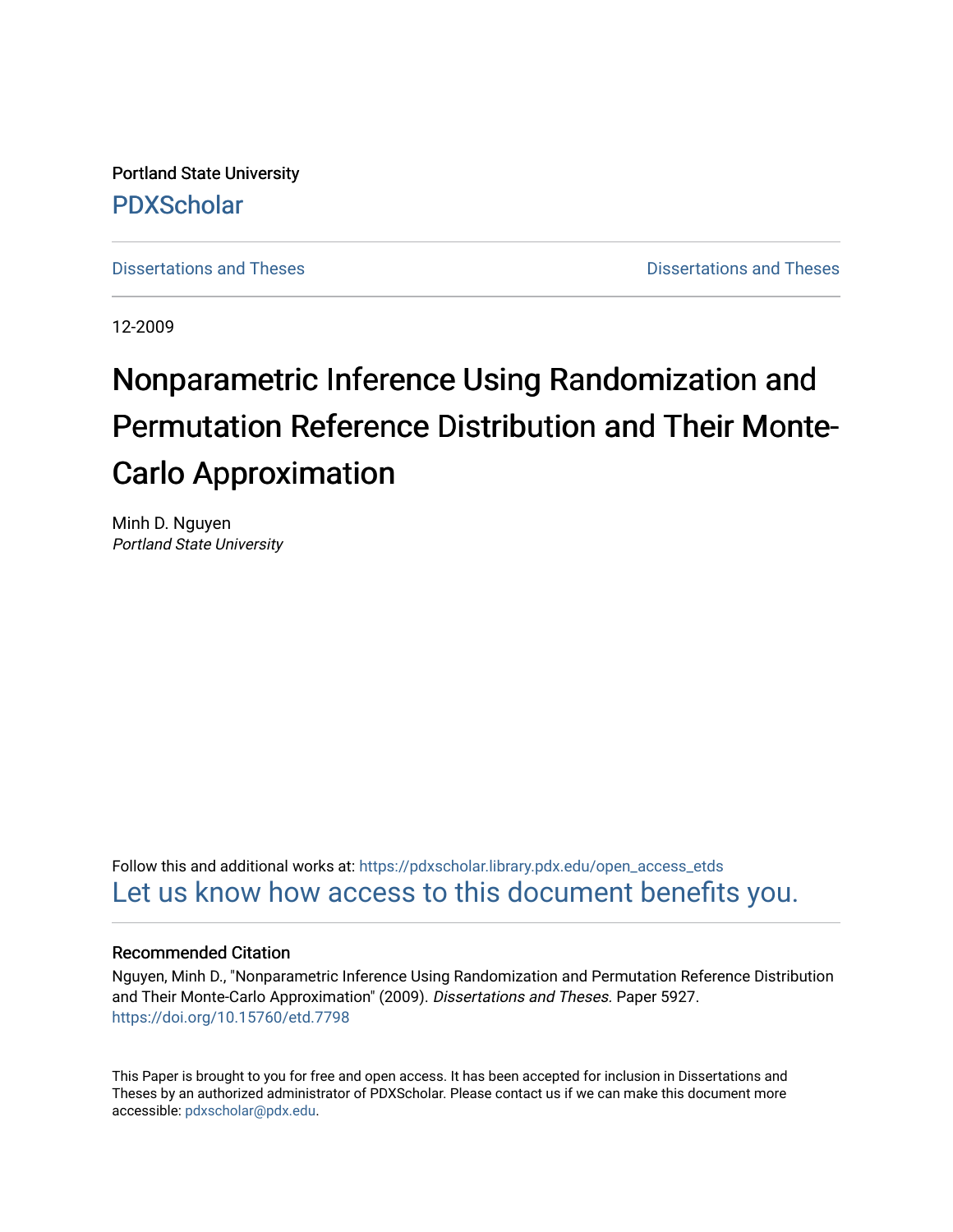## Nonparametric Inference using Randomization and Permutation Reference Distribution and their Monte-Carlo Approximation

Minh D. Nguyen Master of Science in Statistics Portland State University, Portland, OR

Statistic 501 Project Advisor: Dr. Mara Tableman Second Reader: Dr. Yunming Mu

December 7, 2009

Abstract The purpose of this paper is to explain the concepts and replicate some results in the article Permutation Methods: A Basis for Exact Inference by Michael D. Ernst (2004). In the paper, we discuss how to perform nonparametric inferences using randomization and permutation reference distributions. We clearly explain the differences and similarities between the two distributions and show how to use Monte-Carlo sampling to approximate them. In the process, we introduced and proved two theorems that are the basis for some of the inferences. Specifically, one of the theorems describes the exact p-value of a two-sample test as a left-continuous decreasing step function of the treatment effect  $\Delta$ , which enables us to construct a confidence interval for  $\Delta$ . This description appears to be new and the proof is independently derived. The second theorem is a basis for constructing a confidence interval for this exact p-value based on binomial distribution which results from the Monte-Carlo approximation. This theorem was given as an exercise in a book by Casella and Berger (C-B, 2002, Exercise 9.21, page 451). In addition, we introduce two self-written R functions, pval and cint, and demonstrate how to use them to replicate all the results in the article. Readers will see that, in some situations, the two functions are more versitile than standard packages such as Resampling Stat (Resampling Stats, Inc., 2003) used by Higgins (2004) in his book on the topic of nonparametric method and StatXact (Cytel Software Corporation, 2003) used by Ernst in his article. The functions will soon be put in a standard R package for free distribution to be used in classroom, study, and research.

Key words and phrases Nonparametric inference, permutation method, distribution free, randomization reference distribution, permutation reference distribution, Monte-Carlo sampling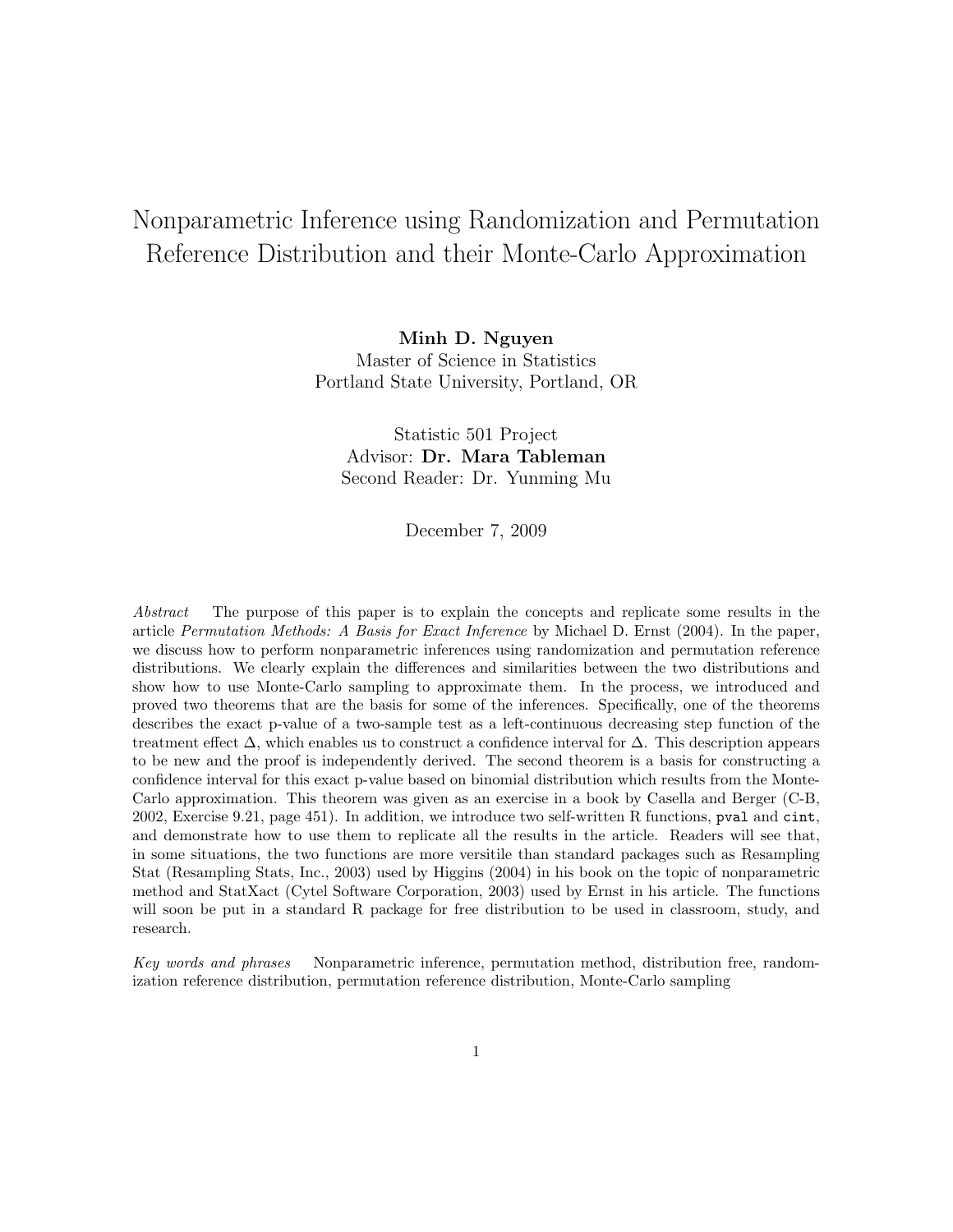## 1 Introduction

A common problem in many parametric tests is that they rely on the assumptions made on the distributions of the populations where the samples are drawn from. It is always assumed that the forms of these distributions can be exactly specified except on a finite number of parameters. For example, in a two-sample test, the parametric approach is to use either the two-sample Z statistic (if the population variances are assumed known), the two-sample pooled T statistic (if the population variances are assumed unknown but equal), or the two-sample general T statistic (if the population variances are assumed unknown and not equal.) In any case, it is always assumed that the populations where the samples are drawn from are normally distributed. If not, the chosen statistics do not have their corresponding reference distribution. As a result, Type I error can not be controlled and the test result could be erroneous.

In light of this problem, alternative approaches that do not rely on the assumptions made on the distributions of the populations where the samples are drawn from have been devised, and they are the foundations for today's nonparametric statistics. For example, in a two-sample test, the basic idea of the nonparametric approach is to generate many permutations of the data into the two samples. For each permutation, the value of a chosen statistic is computed, and the set of all the values computed for all the permutations generate a reference distribution for the chosen statistic. Under the null hypothesis, this reference distribution can be exactly specified, and most importantly, it does not reply on any assumptions made on the distributions of the populations where the two samples are drawn from. Under the randomization model, this reference distribution is called randomization reference distribution, and under the permutation model, it is called permutation reference distribution. We will discuss the two models in details in the paper. In any case, this method of obtaining a reference distribution based on the many permutations of the data is called permutation method.

Permutation method, basically the method of permuting data, dates back to Fisher (1936) who wrote that "the statistician does not carry out this very simple and very tedious process, but his conclusions have no justification beyond the fact that they agree with those which could have been arrived at by this elementary method." What Fisher wrote not only confirms the validation of the method but also reflects its limitation back in the old days, which is the reason for its unpopularity until now. To get an idea of of this "simple and very tedious" process that many statisticians did not carry out, let's look at an example. Suppose we have a sample of 6 data points and we want to permute them to two samples of 3 each, then we have a total of  ${}_{6}C_{3} = 20$  unique permutations which can be written down nicely. However, if we have a sample of 30 data points and we want to permute them to two samples of 15 each, then we have a total of  ${}_{30}C_{15} = 155,117,520$  permutations, which is impossible for any statistician to write down. Thus back in the old days, "the methods were thought of as quick, hand-calculation methods, suitable only for simple designs and small data sets," wrote Higgins (2004). However, with today's powerful computing capacity, we have no reason not to use the method. Our self-written R functions, pval and cint, are examples of this. We discuss in detail how to use them to generate the permutations of the data, and based on these permutations, genererate the appropriate reference distribution, which are used in all of the inferences.

We begin the paper by introducing the randomization model in a two-sample experiment. We explain what it is and discuss the basis for generating exact randomization reference distributions of some chosen statistics. We then show how to estimate the treatment effect in a two-sample experiment. This is where we introduce the lemma and theorem that is used to construct a treatment effect that is much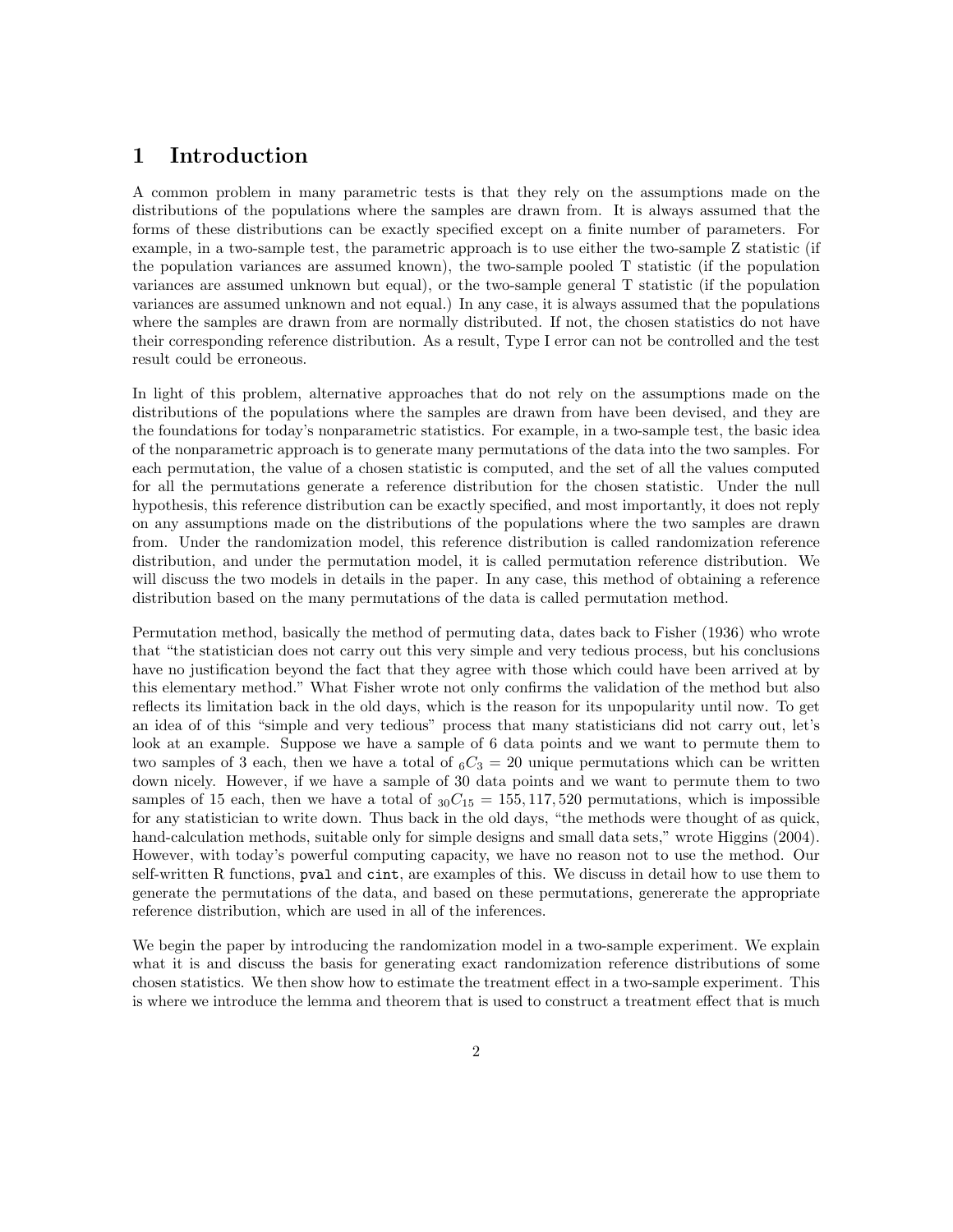more accurate and efficient than the standard approach. We then introduce the permutation model in a two-sample experiment. We show that the permutation model is different than the randomization model in theory but the mechanics to make inferences in the two models are the same. Thus, we could use the same method in the randomzation model to make inferences in the population model. Next, we discuss the method of Monte-Carlo sampling, which is a fast and highly accurate way of generating an approximation of the reference distribution and obtaining estimates of the results in previous sections. We then show that Monte-Carlo is very efficient to use when the data are complicated such as in the case of multivaritate data. This is where we show our self-written functions are more versatile than standard packages because it can compute the exact reference distribution whereas other packages can't. Finally, we conclude the paper by expanding the method to a one-way layout or k-sample experiment.

## 2 Two-Sample Experiments

A two-sample experiment is one in which there are two treatments or samples. Depending on how the data was obtained, the model under a two-sample experiment is either a randomization model or a permutation model. We discuss the randomization model first in the following subsection.

#### 2.1 Randomization Model

A randomization model is a model in which available subjects are randomly assigned to different treatments. For example, consider an experiment in which a researcher wants to find out if a new treatment improves the recovery time (in days) of a postsurgical patient compared to the standard treatment. Since the new treatment has not been carried out, we do not have a population of patients who were assigned the new treatment to draw a sample from. Thus, instead, we choose some available subjects and randomly assign each subject to either the new or the standard treatment. This is a randomization model. The benefit of this model is that it is easy to obtain a sample and randomly assign each subject to the treatments. The drawback is that any inferences are limited to subjects in the study only.

Suppose there are N subjects available in the study, of which  $n$  are randomly assigned to receive the new treatment while the remaining  $m$  receive the standard treatment. Below is the recovery time data (in days) of 7 patients, of which 4 were assigned to receive the new treatment and 3 received the standard treatment.

Table 1: Recovery time (in days) of 7 patients

|                | New treatment Standard treatment |  |  |  |
|----------------|----------------------------------|--|--|--|
| 19, 22, 25, 26 | 23, 33, 40                       |  |  |  |

We want to test if the new treatment decreases the recovery time, thus our hypotheses are

- $H_0$ : There is no difference between the treatments
- $H_1$ : The new treatment decreases recevery time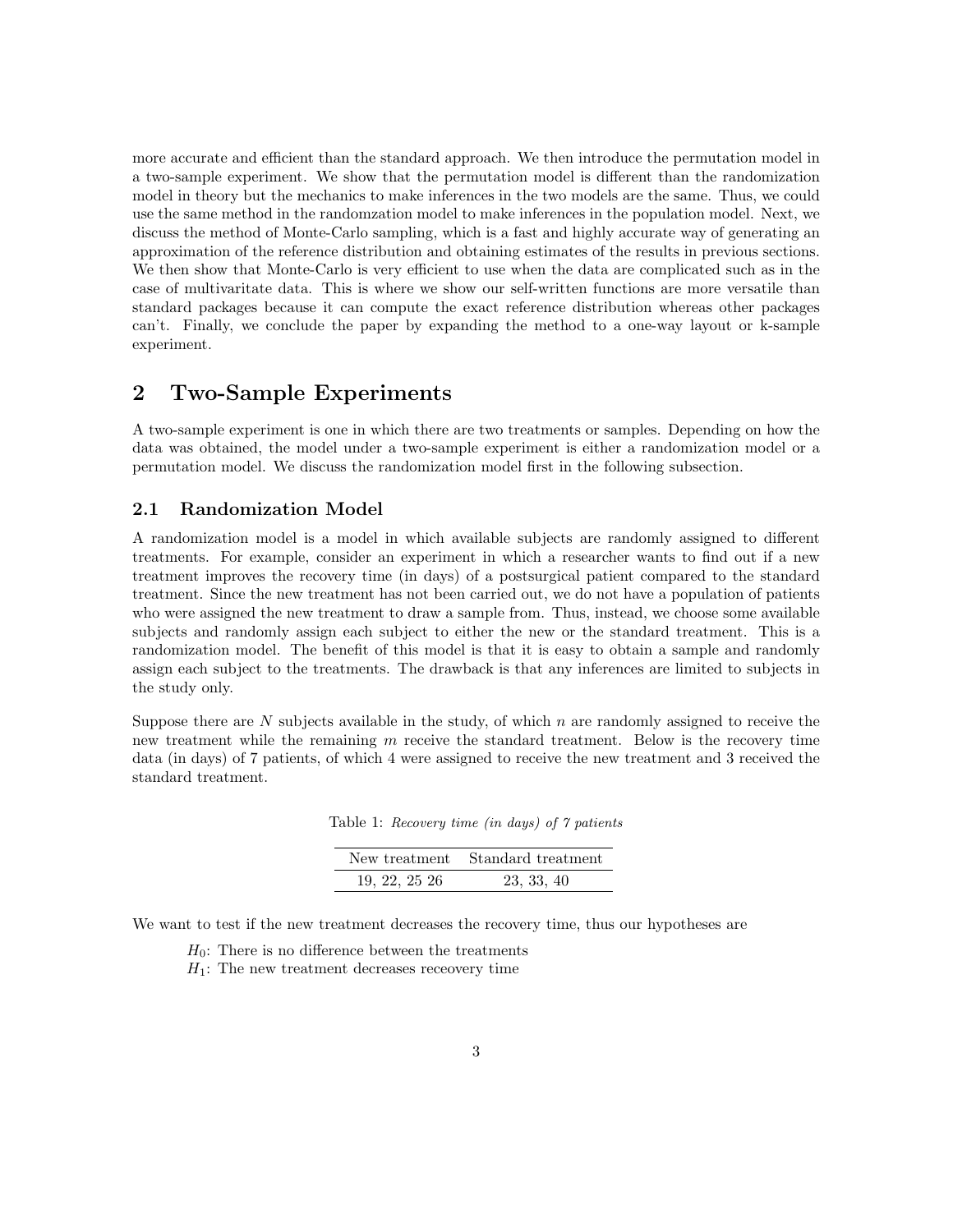|                |            |           | Randomization |          |           |                 |            |          |            |          |        |
|----------------|------------|-----------|---------------|----------|-----------|-----------------|------------|----------|------------|----------|--------|
|                | <b>New</b> |           |               | Standard |           |                 | Difference | Sum Of   | Difference | Wilcoxin |        |
| No.            |            | Treatment |               |          | Treatment |                 | In Means   | New      | In Medians | Rank Sum |        |
| $\mathbf 1$    | 19         | 22        | 25            | 26       | 23        | $\overline{33}$ | 40         | $-9.00*$ | 92         | $-9.5$   | 12     |
| $\overline{2}$ | 19         | 22        | 25            | 23       | 26        | 33              | 40         | $-10.75$ | 89         | $-10.5$  | $10\,$ |
| 3              | 19         | 22        | 25            | 33       | 26        | 23              | 40         | $-4.92$  | 99         | $-2.5$   | 13     |
| $\overline{4}$ | 19         | 22        | 25            | 40       | 26        | 23              | 33         | $-0.83$  | 106        | $-2.5$   | 14     |
| $\bf 5$        | 19         | 22        | 26            | 23       | 33        | 40              | 25         | $-10.17$ | 90         | $-10.5$  | 11     |
| $\,6$          | 19         | 22        | 26            | 33       | 23        | 40              | 25         | $-4.33$  | 100        | $-1.0$   | 14     |
| 7              | 19         | 22        | 26            | 40       | 23        | 33              | 25         | $-0.25$  | 107        | $-1.0$   | 15     |
| 8              | 19         | 22        | 23            | 33       | 40        | 25              | 26         | $-6.08$  | 97         | $-3.5$   | 12     |
| 9              | 19         | 22        | 23            | 40       | 33        | 25              | 26         | $-2.00$  | 104        | $-3.5$   | 13     |
| 10             | 19         | 22        | 33            | 40       | 25        | 26              | 23         | 3.83     | 114        | 2.5      | 16     |
| 11             | 19         | 25        | 26            | 23       | 33        | 40              | 22         | $-8.42$  | 93         | $-9.0$   | 13     |
| 12             | 19         | 25        | 26            | 33       | 23        | 40              | 22         | $-2.58$  | 103        | 2.5      | 16     |
| 13             | 19         | 25        | 26            | 40       | 23        | 33              | 22         | 1.50     | 110        | $2.5\,$  | 17     |
| 14             | 19         | 25        | 23            | 33       | 40        | 26              | 22         | $-4.33$  | 100        | $-2.0$   | 14     |
| 15             | 19         | 25        | 23            | 40       | 33        | 26              | 22         | $-0.25$  | $107\,$    | $-2.0$   | 15     |
| 16             | 19         | 25        | 33            | 40       | 26        | 23              | 22         | 5.58     | 117        | 6.0      | 18     |
| 17             | 19         | 26        | 23            | 33       | 40        | 22              | 25         | $-3.75$  | 101        | $-0.5$   | 15     |
| 18             | 19         | 26        | 23            | 40       | 33        | 22              | 25         | 0.33     | 108        | $-0.5$   | 16     |
| 19             | 19         | 26        | 33            | 40       | 23        | 22              | 25         | 6.17     | 118        | $6.5\,$  | 19     |
| 20             | 19         | 23        | 33            | 40       | 22        | 25              | 26         | 4.42     | 115        | $3.0\,$  | 17     |
| 21             | 22         | 25        | 26            | 23       | 33        | 40              | 19         | $-6.67$  | 96         | $-9.0$   | 14     |
| 22             | 22         | 25        | 26            | 33       | 23        | 40              | 19         | $-0.83$  | 106        | 2.5      | 17     |

23 22 25 26 40 23 33 19 3.25 113 2.5 18 24 22 25 23 33 40 26 19 -2.58 103 -2.0 15 25 22 25 23 40 33 26 19 1.50 110 -2.0 16 26 22 25 33 40 26 23 19 7.33 120 6.0 19 27 22 26 23 33 40 25 19 -2.00 104 -0.5 16 28 22 26 23 40 33 25 19 2.08 111 -0.5 17 29 22 26 33 40 23 25 19 7.92 121 6.5 20 30 22 23 33 40 25 26 19 6.17 118 3.0 18 31 25 26 23 33 40 19 22 -0.25 107 3.5 18 32 25 26 23 40 33 19 22 3.83 114 3.5 19 33 25 26 33 40 23 19 22 9.67 124 7.5 22 34 25 23 33 40 26 19 22 7.92 121 7.0 20 35 26 23 33 40 19 22 25 8.50 122 7.5 21

Table 2: All possible permutations of  $N = 7$  recovery times to two treatment groups of size 4 and 3 along with the randomization reference distributions of 4 chosen statistics: Diference In Means, Sum of New, Difference in Medians, Wilcoxin Rank Sum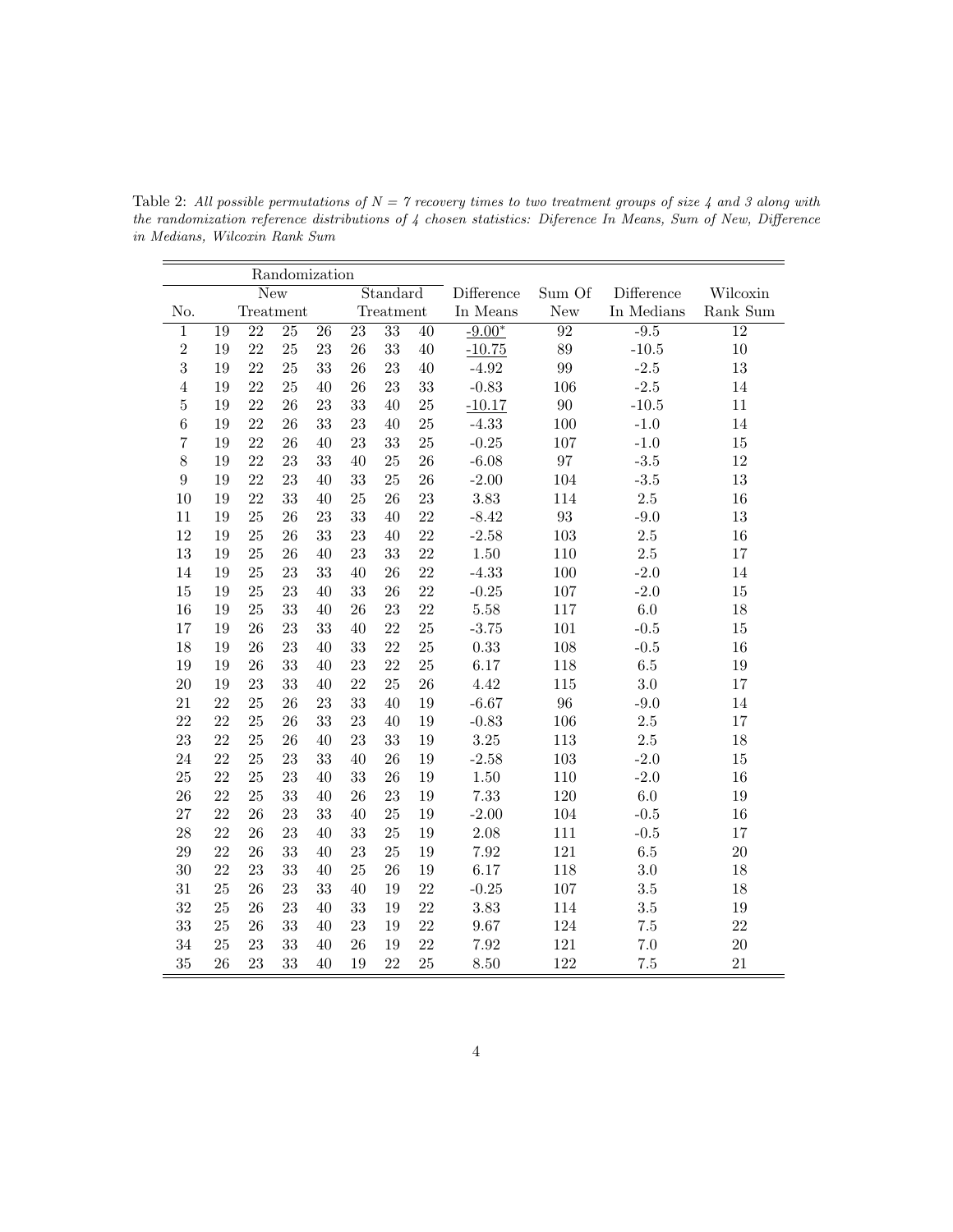Let  $Y_1, Y_2, \ldots, Y_n$  denote the response values in the new treatment and  $X_1, X_2, \ldots, X_m$  denote the response values in the standard treatment. If the null hypothesis is true, then the recovery time of each subject will be the same regardless of the treatment he/she received. For example, if a subject's recovery time under the new treatment is 19 days, then his/her recovery time under the standard treatments is also 19 days. This implies that under the null hypothesis, our sample is one out of  $N_{N}C_{n} = 7C_{4} = 35$  equally likely randomizations of the data into the two treatments, so if we choose  $T = \overline{Y} - \overline{X}$  as the test statistic and compute its value for all of these equally likely randomizations, we obtain a reference distribution under the null hypothesis for  $T$ , which as we called earlier the randomization reference distribution of T. We then use this randomization reference distribution to compute the p-value for our test by computing the probability that  $T$  gets a value that is at least as extreme as the observed value  $t^*$  in the direction of the alternative, which is left-tailed in this case. Because of the equally likeliness of all the permutations, this probably is just the ratio of the number of statistic values  $t_i$ 's  $(i = 1, 2, ..., N C_n)$  that is less than or equal to  $t^*$ . That is

$$
\text{p-value} = P(T \le t^* | H_0) = \frac{\sum_{i=1}^{N C_n} I(t_i \le t^*)}{N C_n}.
$$

Table 2 on page 4 shows all possible randomizations of the data into the two treatments along with the reference distributions of four chosen statistics: Difference In Means, Sum of New (sum of response values in the new treatment), Difference In Medians, Wilcoxin Rank Sum (sum of ranks of the response values in the new treatment). The table was created using a combination of self-written R functions and Latex. Specifically, the function mcomb1 generates all the randomizations and the function pval generates all the reference distributions. Details are below.

```
> RT <- c(19,22,25,26,23,33,40) # Recovery Times data
> pmatrix <- mcomb1(RT,4) # The matrix that contains all possible permutions
> rt <- pval(RT,4,"l","a",vect = TRUE)
> data.frame(pmatrix,rt$mean.diff.vec,rt$sum.vec,rt$median.diff.vec,rt$wilcox.vec)
```
From Table 2, we see that there are three values of the  $T$  (the underlined ones) that are less than or equal to our observed value  $t^* = -9$ , thus the p-value for the left-tailed test based on the randomization reference distribution of the difference in means statistic is 3/35, which is approximately 0.0857. This p-value implies that if we choose a level of significance  $\alpha = 0.05$ , then the test is not significant and we conclude that the new treatment does not decrease the recovery time significantly. However, if we are more flexible and choose a level of significance  $\alpha = 0.10$ , that is the chance of getting a Type I error to be 10%, then the test is significant and we conclude that the new treatment does decrease the recovery time significantly.

Note that as the sample size increases and the number of randomizations increases, it becomes a "tedious" and impossible task to write down all possible randomizations of the data, which are used to generate a reference distribution of a statistic, and to compute the p-value based on that. Fortunately, the R function pval that we introduced earlier computes this p-value as well as the p-values for the left-tailed test based on the reference distributions of other test statistics that we mentioned earlier. Details are below.

> pval(RT,4,"l","m") # p-value based on the difference in mean statistic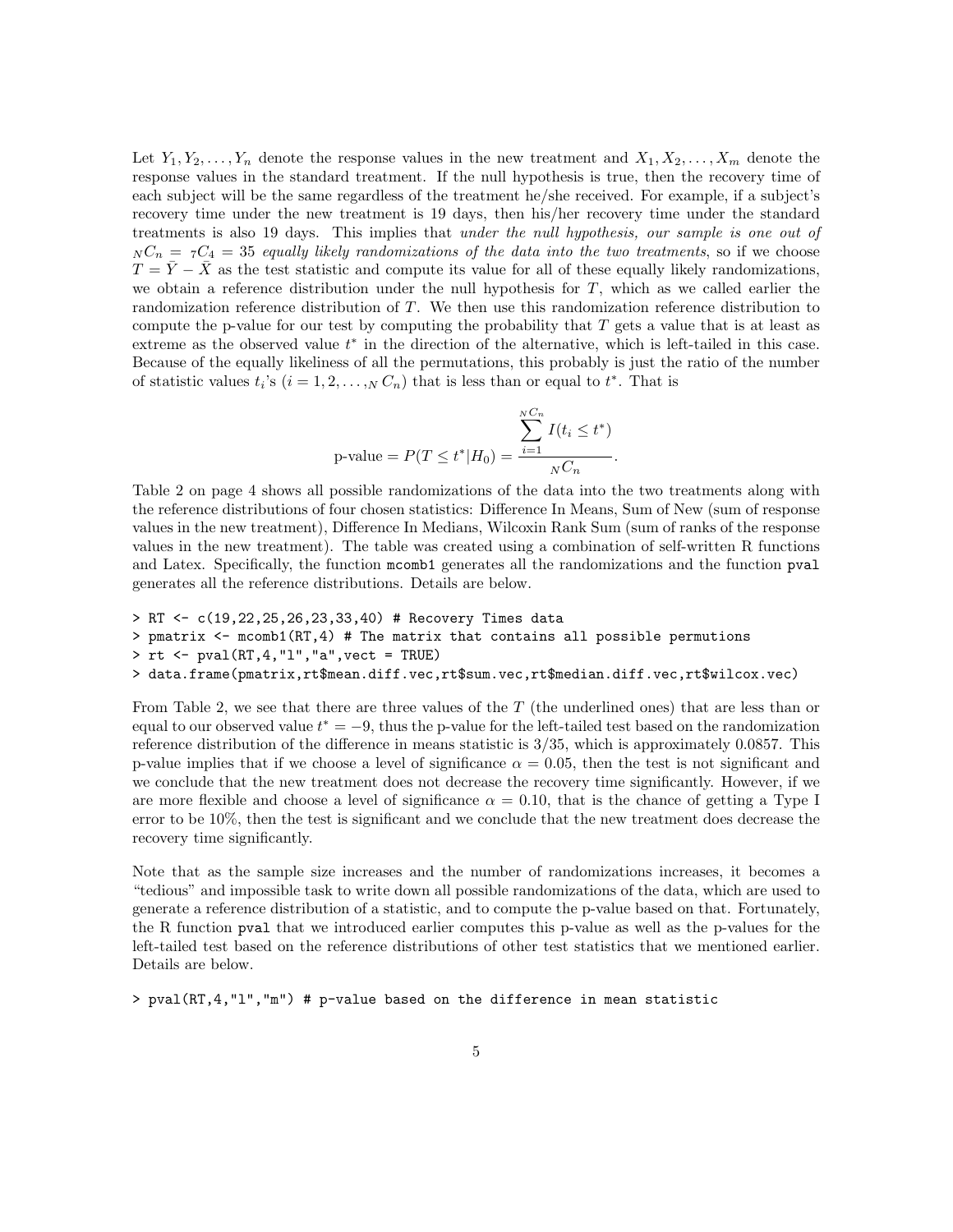[1] 0.08571429 > pval(RT,4,"l","s") # p-value based on the sum of new [treatment] statistic [1] 0.08571429 > pval(RT,4,"l","d") # p-value based on the difference in medians statistic [1] 0.08571429 > pval(RT,4,"l","w") # p-value based on the wilcoxin rank sum statistic [1] 0.1142857

The results show that the p-values for the test using different statistics are very close to each other, which means we could use any of these statistics to perform our analysis. Which one is better than the other and how are they compared to their parametric counterparts is the topic of another debate. See page 64 in Higgins (2004) for more details on this topic.

The pval function also has the capability to generate the graph of the reference distribution of a chosen statistic. Simply set the plot argument to TRUE and the type argument to the type of plot ("l" for a line plot and "h" for a histogram) you want and it will display the graph for you. Details are below. Figure 1 displays the reference distribution of the difference in mean statistic and Figure 2 displays the reference distributions of all the statistics used earlier.

> pval(RT,4,"l","m",plot = TRUE, type = "l") #Plot of the ramdomization reference distribution of the difference in means > pval(RT,4,"l","a",plot = TRUE, type = "l") #Plot of the ramdomization reference distribution of the all four statistics



Figure 1: The randomization reference distribution of the difference in means statistic from Table 2.

A quick look at two graphs suggest that the randomization reference distributions of the difference in means statistic and that of the first treatment sum appear to be the same. This is not a coincidence because there is an increasing monotone relationship between the difference in means statistic and the first treatment sum statistic. That is  $\bar{Y} - \bar{X} = \frac{m+n}{mn} \sum_{j=1}^n Y_j - \frac{1}{m} \left( \sum_{j=1}^n Y_j + \sum_{i=1}^m X_i \right)$ . This is an important observation because "the sum of the responses from one treatment group is often used rather than the t statistic or the difference in means since it is computationally more efficient" (Ernst.)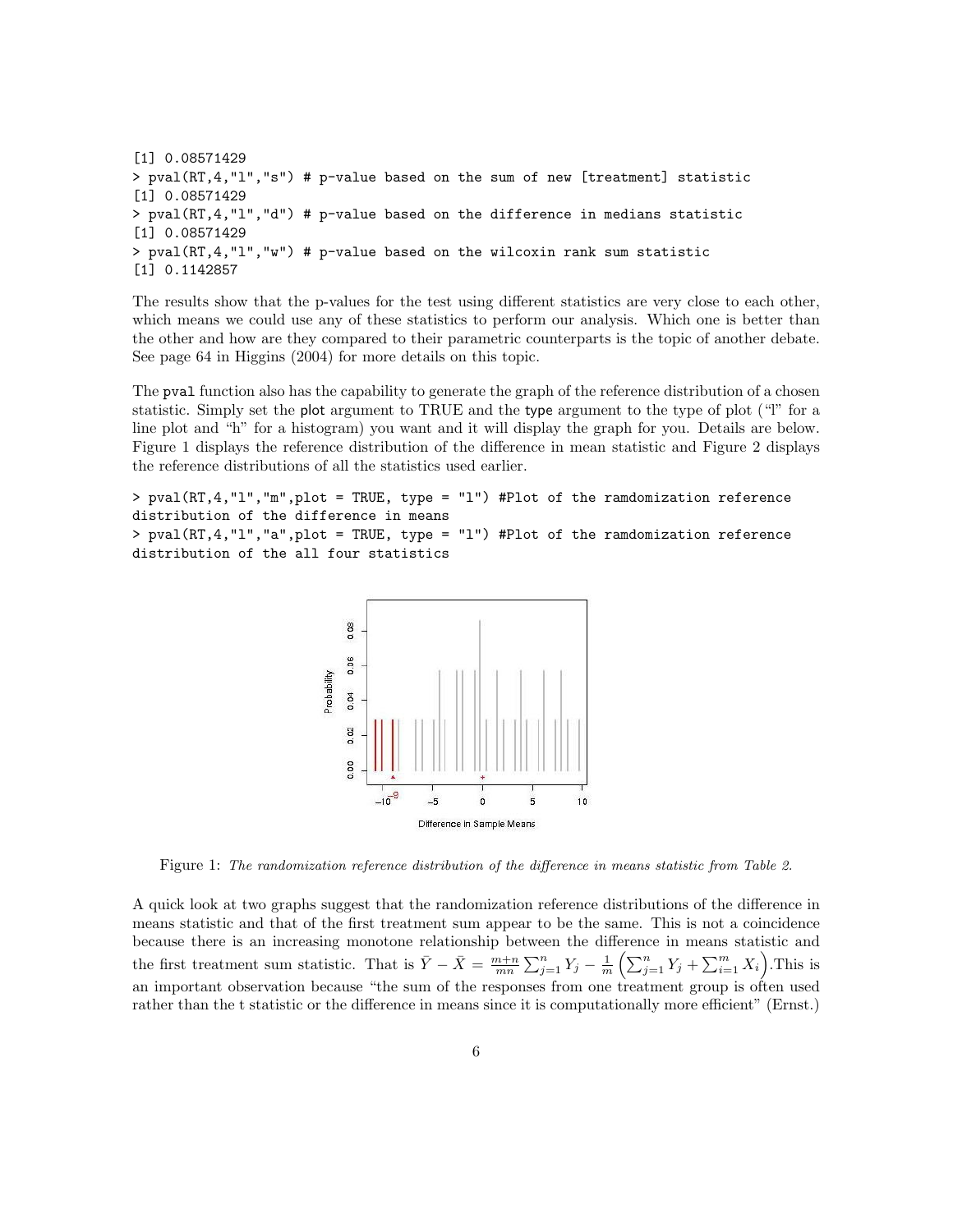

Figure 2: The randomization reference distribution of the all four statistics from Table 2.

#### 2.2 Estimation Of The Treatment Effect

In a two-sample experiment, if we assume that the first treatment (the new treatment in this case) has a constant additive treatment effect ∆ above the second treatment (the standard treatment in this case), then the response values in the new treatment, after subtracted  $\Delta$ , will have similar magnitude to those in the standard treatment. This means the test for no treatment effect based on new treatment's shifted response values and the standard treatment's original response values will not be significant. We use this to construct a confidence interval for the treatment effect for the randomization model. We first discuss the standard procedure used to construct the confidence interval. Then we discuss another method that is independently derived to obtain the confidence interval faster and more accurate. We also introduce and prove the lemma and thoerem that is the basis for this new method.

Again, let  $Y_1, Y_2, \ldots, Y_n$  denote the response values in the new treatment,  $X_1, X_2, \ldots, X_m$  denote the response values in the standard treatment. If  $\Delta$  is the constant additive effect of the new treatment above the standard treatment, then the new set of response values in the new treatment,  $Y_{1\Delta} =$  $Y_1 - \Delta, Y_{2\Delta} = Y_2 - \Delta, \ldots, Y_{n\Delta} = Y_n - \Delta$ , and the original set of response values in the standard treatment,  $X_1, X_2, \ldots, X_m$  will be similar in magitude, and the test for  $H_0$  no treatment effect based on these values will be not significant. Let  $T<sub>∆</sub>$  be the shifted difference in mean statistic, that is  $T_{\Delta} = \bar{Y}_{\Delta} - \bar{X}$ , and let  $t_{\Delta}^*$  be its observed value. Let  $p_1(\Delta)$  and  $p_2(\Delta)$  be the left-tailed and righttailed areas of the randomization distribution of  $T_{\Delta}$ , respectively. Then  $p_1(\Delta) = P(T_{\Delta} \leq t_{\Delta}^*)$  and  $p_2(\Delta) = P(T_\Delta \geq t_\Delta^*)$ . To find a 1 –  $\alpha$  left-tailed confidence interval for  $\Delta$ , we invert the left-tailed test, which means finding the set of all possible values of  $\Delta$  such as  $p_1(\Delta) > \alpha$ . We show that this set is equivalent to  $(-\infty, \Delta_U)$  where  $\Delta_U = \max{\{\Delta | p_1(\Delta) > \alpha\}}$ . Using the same approach, we obtain a 1 −  $\alpha$  right-tailed confidence interval for  $\Delta$  to be  $(\Delta_L, \infty)$ , where  $\Delta_L = \min{\{\Delta | p_2(\Delta) > \alpha\}}$ . As a result, a  $1 - 2\alpha$  two-tailed confidence interval for  $\Delta$  is  $(\Delta_L, \Delta_U)$ .

The standard procedure to compute those end points  $\Delta_U$  and  $\Delta_L$  "involves a tedious and laborious search that requires the recomputation of the randomization distribution of  $T_{\Delta}$  for each value of  $\Delta$ that is tried," wrote Ernst. Ernst also wrote that "Garthwaite (1996) described an efficient method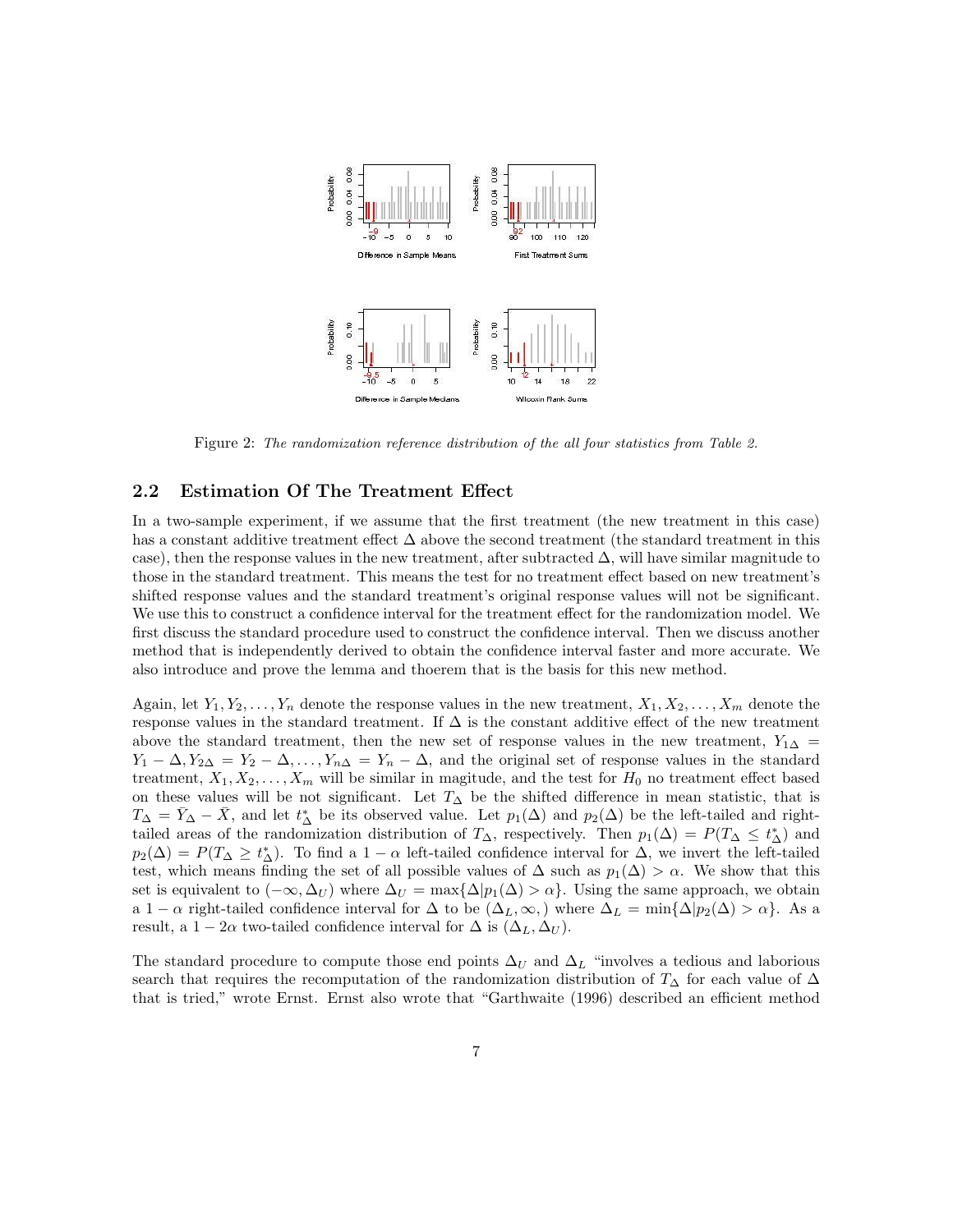for constructing confidence intervals from randomization tests, but this method is not implemented in any commercial software" and most importantly, as we read the paper, we noticed that this efficient method is still based on the recomputation of the randomization distribution of  $T_{\Delta}$ . Either way, Ernst used an R program borrowed from Cliff Luneborge to construct a  $(1-2/35)100\% \approx 94.29\%$  confidence interval for  $\Delta$ , which results in  $(-\infty, 2]$ .

Originally, we attempted to replicate this result by writing an R function called cint. We succeeded in replicating the result. We were also able to obtain a graph of  $p_1(\Delta)$  versus  $\Delta$ , as displayed in Figure 3. Details are below.

> cint(RT,4,"l","m",1-2/35,plot = TRUE) \$LB [1] "-inf" \$UB [1] 2



Figure 3: The 94.29% left-tailed confidence interval for the effect of the new treatment along with graph of  $p_1(\Delta)$  as a descreasing step function of  $\Delta$ .

The graph of  $p_1(\Delta)$  versus  $\Delta$  indicates that it is a decreasing step function, which prompted us to investigate this behavior further. After further investigation, we discovered the exact behavior of  $p_1(\Delta)$ as a function of  $\Delta$ , which we write as a theorem. In the process, we develope and state a lemma which we use to prove the theorem. Details are in the following paragraph. We show that the theorem not only provides a proof for the standard recomputation approach to obtain a confidence interval for the treatment effect ∆ of a two-sample experiment as shown above; it also provides a basis for another method that does not require the recomputation of the reference distribution of  $T_{\Delta}$  for each  $\Delta$  that is tried.

Again, let denote  $Y_1, Y_2, \ldots, Y_n$  the response values in the new treatment group before subtracting the treatment effect  $\Delta$ , and  $X_1, X_2, \ldots, X_m$  denote the response values in the standard treatment group. We assume that  $n \geq m$  without loss of generosity. A permutation of the data into the two treatment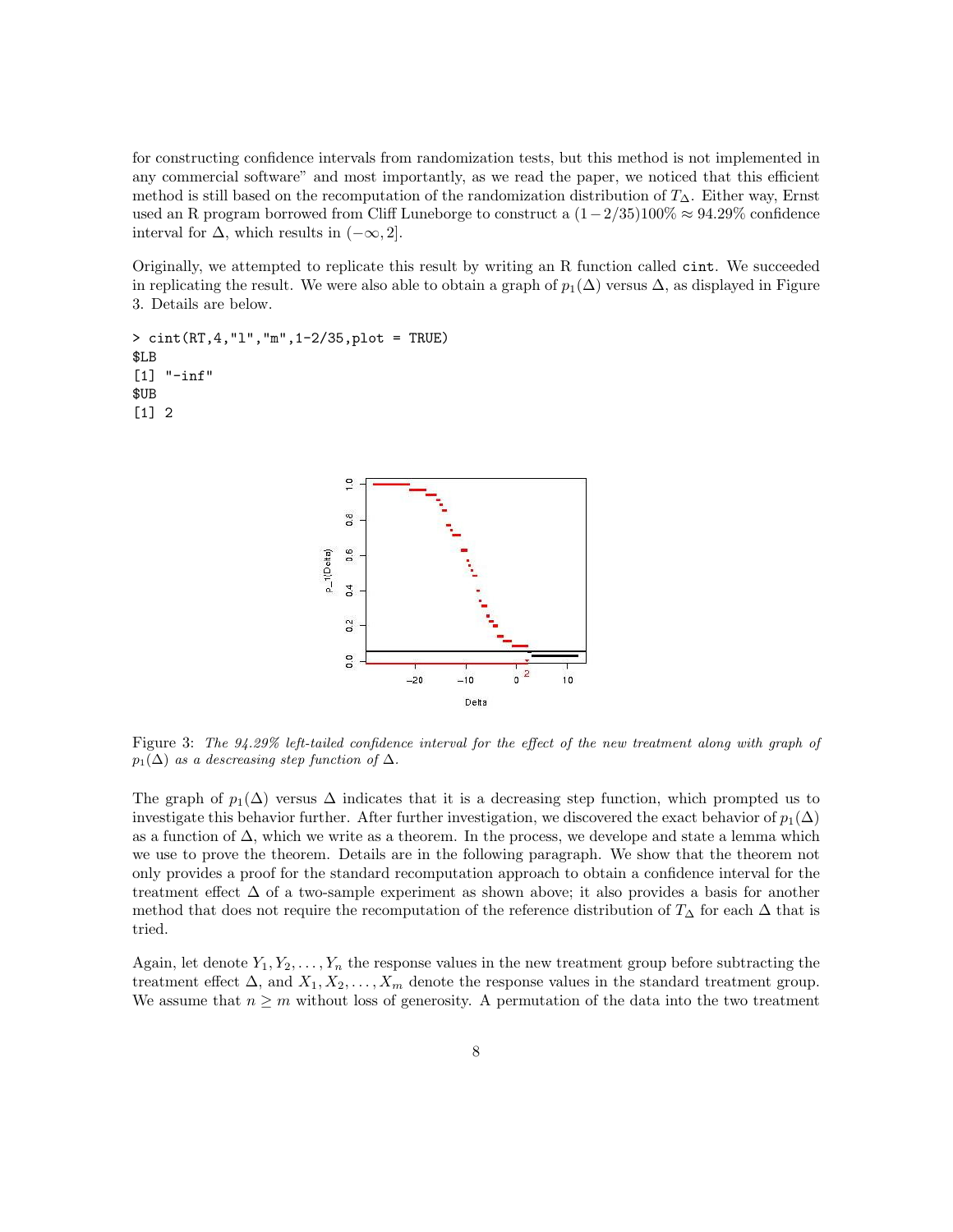groups is just a switch of k response values in the standard treatment group with k response values in the new treatment group where  $k = 0, 1, \ldots, m$ . For a fixed k value, there are  ${}_{n}C_{k} \times {}_{m}C_{k}$  ways of doing the switching. Consider the first of these switches, that is switching the first k response values in the standard treatment group with the first k response values in the new treatment effect, then this randomization results in a sample that contains  $X_1, \ldots, X_k, Y_{k+1}, \ldots, Y_n$  in the new treatment group and  $Y_1, \ldots, Y_k, X_{k+1}, \ldots, X_m$  in the standard treatment group. Let  $t_{k,1}$  be the value of the difference in means statistic in this permutation, where k denotes the number of response values that were switched and 1 denotes the first of these switches, then

$$
t_{k,1} = \frac{\sum_{i=1}^{k} X_i + \sum_{j=k+1}^{n} Y_j}{n} - \frac{\sum_{j=1}^{k} Y_j + \sum_{i=k+1}^{m} X_i}{m}.
$$

After subtracting the treatment effect  $\Delta$  from the response values in the new treatment group, we have  $Y_{1\Delta} = Y_1 - \Delta, Y_{2\Delta} = Y_2 - \Delta, \ldots, Y_{n\Delta} = Y_n - \Delta$ , as response values in the new treatment group and the response values in the standard treatment group are still the same, which are  $X_1, X_2, \ldots, X_m$ . Now the permutations are done on these shifted,  $Y_{1\Delta}, Y_{2\Delta}, \ldots, Y_{n\Delta}$ , and original,  $X_1, X_2, \ldots, X_m$ , response values. Again, a permutation is just a switch of k response values in the standard treatment group with k response values in the new treatment group. Consider the same switch as the one done above, that is switching the first k response values in the standard treatment groups with the first k respone values in the standard treatment effect, then this permutation resuls in a sample that contains  $X_1, \ldots, X_k, Y_{k+1,\Delta}, \ldots, Y_{n,\Delta}$  in the new treatment group and  $Y_{1,\Delta}, \ldots, Y_{k,\Delta}, X_{k+1}, \ldots, X_m$ in the standard treatment group. Let  $t_{k,1,\Delta}$  be the value of the difference in means statistic in this permutation, where k denotes the number of response values that were switched, 1 denotes the first of these switches, and  $\Delta$  is the shifted amount of the response values in the new treatment group, then

$$
t_{k,1,\Delta} = \frac{\sum_{i=1}^{k} X_i + \sum_{j=k+1}^{n} Y_{j,\Delta}}{n} - \frac{\sum_{j=1}^{k} Y_{j,\Delta} + \sum_{i=k+1}^{m} X_i}{m}
$$
  
\n
$$
= \frac{\sum_{i=1}^{k} X_i + \sum_{j=k+1}^{n} (Y_j - \Delta)}{n} - \frac{\sum_{j=1}^{k} (Y_j - \Delta) + \sum_{i=k+1}^{m} X_i}{m}
$$
  
\n
$$
= \frac{\sum_{i=1}^{k} X_i + \sum_{j=k+1}^{n} Y_j - (n - k)\Delta}{n} - \frac{\sum_{j=1}^{k} Y_j - k\Delta + \sum_{i=k+1}^{m} X_i}{m}
$$
  
\n
$$
= \frac{\sum_{i=1}^{k} X_i + \sum_{j=k+1}^{n} Y_j}{n} - \frac{\sum_{j=1}^{k} Y_j + \sum_{i=k+1}^{m} X_i}{m} - \frac{(n - k)\Delta}{n} + \frac{k\Delta}{m}
$$
  
\n
$$
= t_{k,1} - \frac{(n - k)\Delta}{n} + \frac{k\Delta}{m}
$$
  
\n
$$
= t_{k,1} - \Delta + k \left(\frac{1}{n} + \frac{1}{m}\right) \Delta.
$$

Note that, from the above derivation, similar relationship also holds for  $t_{k,d,\Delta}$  and  $t_{k,d}$ , where k is the number of response values that were switched, d is the  $d^{th}$  of these switches (recall that for a fixed k, there are  $nC_k \times mC_k$  ways of doing the switching, so  $d = 1, 2, \ldots, nC_k \times mC_k$ , and  $\Delta$  is the shifted amount of response values in the new treatment group, which is the treatment effect of interest. Thus we have proven the following lemma:

**Lemma 1.** Let  $t_{k,d}$  be the value of the [difference in means] statistic in one of the randomizations of the original data obtained by switching k response values between the two treatment groups and d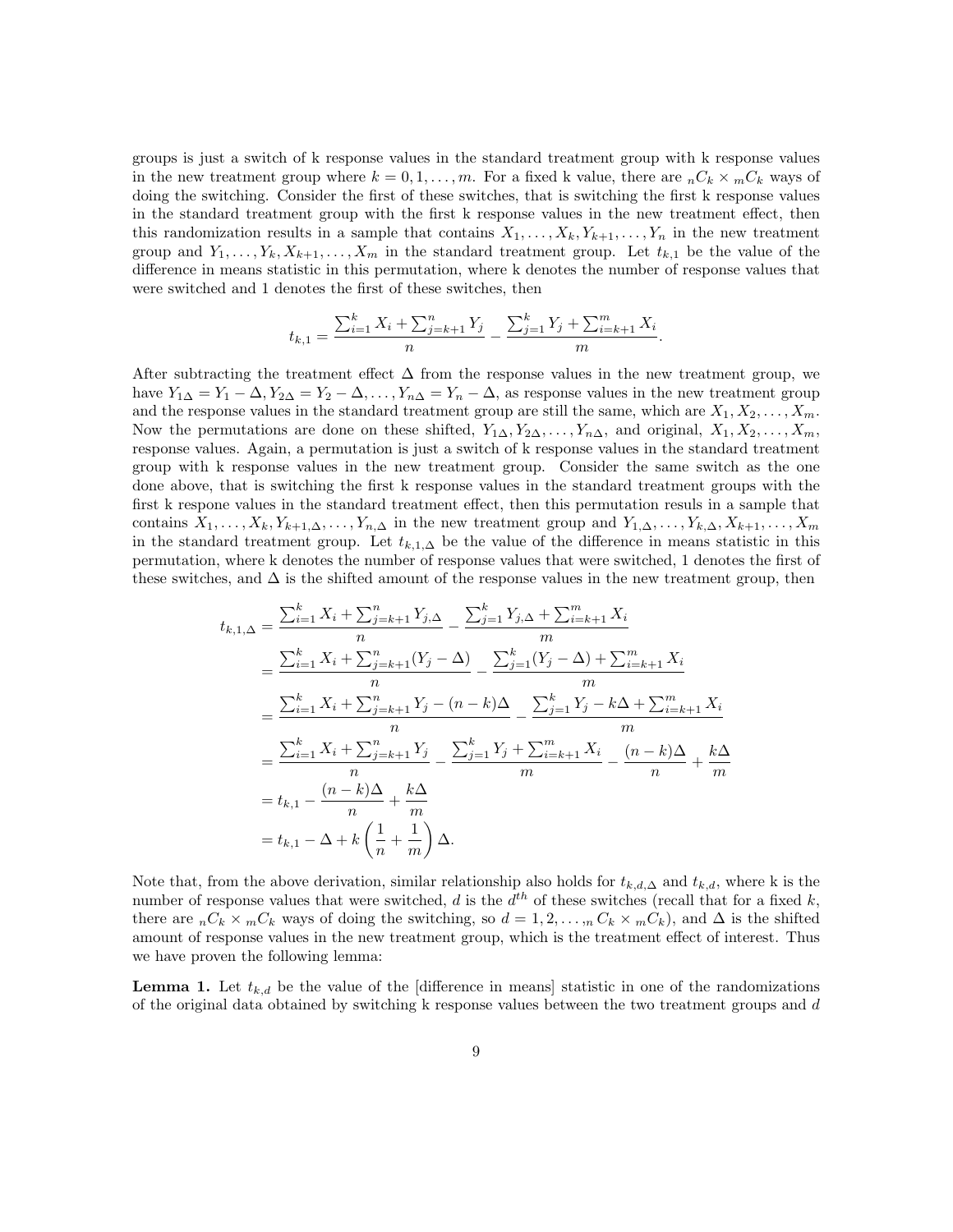is the  $d^{th}$  of these switches. Let  $t_{k,d,\Delta}$  be the value of the statistic in the same randomization of the shifted data where  $\Delta$  is the shifted amount of the respone values in the new treatment group, then

$$
t_{k,d,\Delta} = t_{k,d} - \Delta + k\left(\frac{1}{n} + \frac{1}{m}\right)\Delta.
$$

We now state and prove the theorem that describes the exact behavior of  $p_1(\Delta)$ .

**Theorem 1.** Let q be the number of distinct values of  $w_{k,d} = \frac{t_0 - t_{k,d}}{k(1 - 1)}$  $\frac{t_0 - t_{k,d}}{k(\frac{1}{n} + \frac{1}{m})}$  for  $\forall k \neq 0, d$ . Let  $w_{(i)}$  be the  $i^{th}$  distinct ordered value of  $w_{k,d}$  where  $i = 1, 2, ..., q$  and  $p_i$  be the number of ties at  $w_{(i)}$ . Also, let  $w_{(0)} = -\infty$  and  $w_{(q+1)} = \infty$ . Then, for  $w_{(i-1)} < \Delta \leq w_{(i)}$  where  $i = 1, 2, ..., q + 1$ ,

$$
p_1(\Delta) = \frac{\sum_{j=i}^q p_j + 1}{N C_n}.
$$

Proof. We have

$$
p_1(\Delta) = P(T_{\Delta} \le t_{\Delta}^*)
$$
  
\n
$$
= \frac{\sum_{k,d} I(t_{k,d,\Delta} \le t_{0,\Delta})}{N C_n}
$$
  
\n
$$
= \frac{\sum_{k,d} I(t_{k,d} - \Delta + k(\frac{1}{n} + \frac{1}{m}) \Delta \le t_0 - \Delta)}{N C_n}
$$
 (using equation in Lemma 1)  
\n
$$
= \frac{\sum_{k,d} I(k(\frac{1}{n} + \frac{1}{m}) \Delta \le t_0 - t_{k,d})}{N C_n}
$$
  
\n
$$
= \frac{\sum_{k \neq 0,d} I(k(\frac{1}{n} + \frac{1}{m}) \Delta \le t_0 - t_{k,d})}{N C_n} + \frac{1}{N C_n}
$$
  
\n
$$
= \frac{\sum_{k \neq 0,d} I(\Delta \le \frac{t_0 - t_{k,d}}{k(\frac{1}{n} + \frac{1}{m})})}{N C_n} + \frac{1}{N C_n}
$$
  
\n
$$
= \frac{\sum_{k \neq 0,d} I(\Delta \le w_{k,d})}{N C_n} + \frac{1}{N C_n}
$$
  
\n
$$
= \frac{\sum_{i=1}^q I(\Delta \le w_{(i)})}{N C_n} + \frac{1}{N C_n}
$$
  
\n
$$
= \frac{p_i + p_{i+1} + \ldots + p_q}{N C_n} + \frac{1}{N C_n}
$$
  
\n
$$
= \frac{\sum_{j=i}^q p_j + 1}{N C_n}.
$$
 (for  $w_{(i-1)} < \Delta \le w_{(i)}$ )

The theorem shows that for  $\Delta \in (w_{(i-1)}, w_{(i)}], p_1(\Delta)$  is the proportion of the number of  $w_{k,d}$  that are greater than or equal to  $w_{(i)}$  plus 1 to the total number of randomizations. Thus, we have the following Corallary:

Corollary 1.  $p_1(\Delta)$  is a left-continuous decreasing step function of  $\Delta$  with a maximum value of 1, minimum value of  $\frac{1}{N C_n}$ , and the step down points are the distinct ordered values of  $w_{k,d}$ .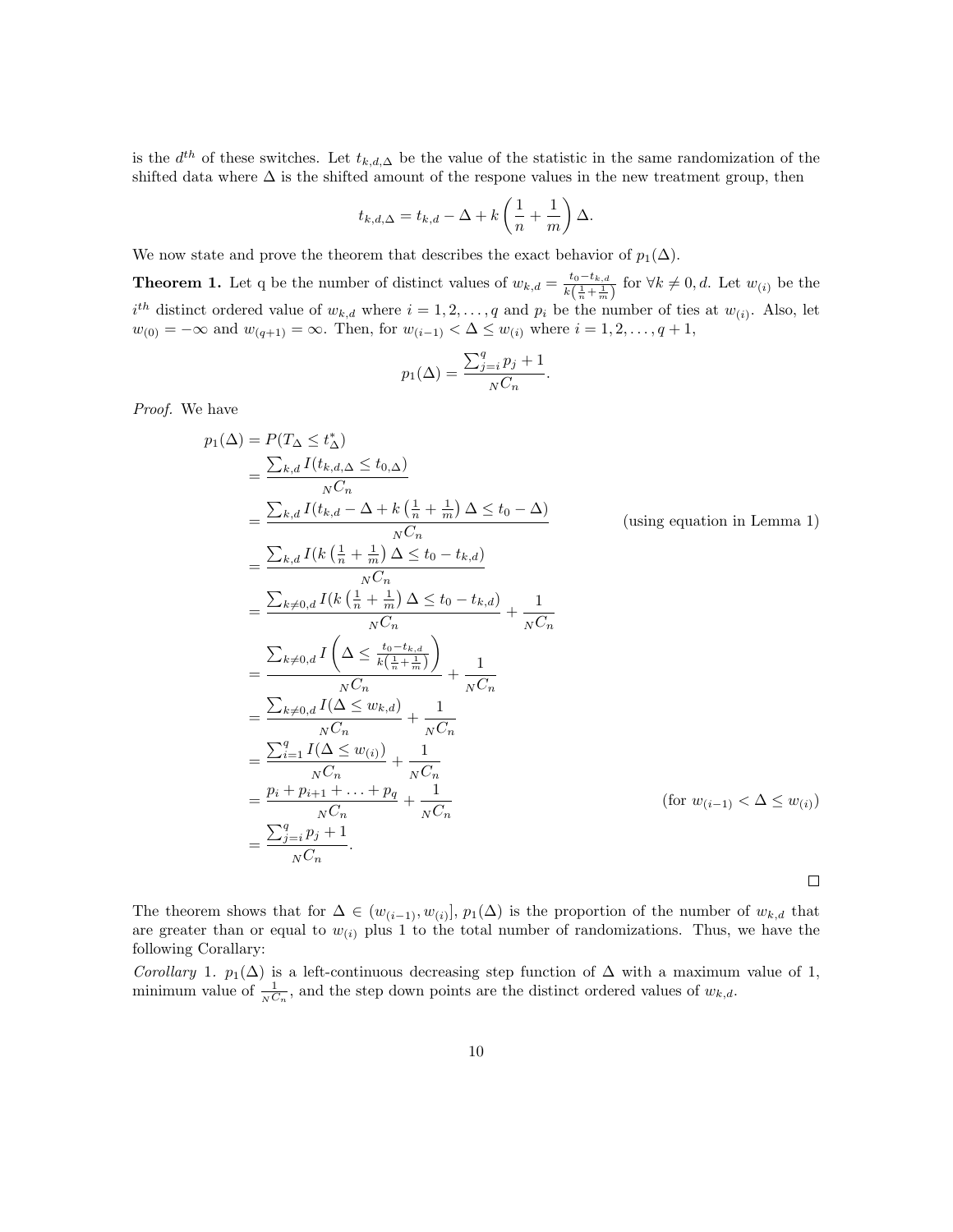Corallary 1 justifies that if  $\Delta_U = \max\{\Delta|p_1(\Delta) > \alpha\}$ , then for  $\forall \Delta \in (-\infty, \Delta_U], p_1(\Delta) > \alpha$ . We now state and prove the following Corollary

Corollary 2.  $(-\infty, \Delta_U]$  is a 1 –  $\alpha$  left-tailed confidence interval for the treatment effect  $\Delta$ .

*Proof.* We have  $P(\Delta \in (-\infty, \Delta_U]) = P(p_1(\Delta) > \alpha)$ . But  $p_1(\Delta) = P(T_{\Delta} \leq t_{\Delta}^*)$  is a discrete cdf which is stochastically greater than a Uniform(0,1) (C-B, Exercise 2.10, page 77). As a result,  $P(p_1(\Delta))$  $\alpha$ ) ≥ 1 –  $\alpha$ . Thus,  $(-\infty, \Delta_U]$  is a 1 –  $\alpha$  left-tailed confidence interval for the treatment effect  $\Delta$ .  $\Box$ 

Corollary 2 proves that  $(-\infty, \Delta_U]$  is a 1 –  $\alpha$  left-tailed confidence interval for the treatment effect  $\Delta$ , which Ernst stated but did not prove.

On a more important note, the theorem not only provides a proof for the standard recomputation approach to obtain a confidence interval for the treatment effect  $\Delta$  of a two-sample experiment; it also provides a basis for another method that does not require the recomputations of the reference distribution for each  $\Delta$  that is tried. Let us clarify the statement by looking at the result of Theorem 1 again. The theorem shows that for  $\Delta \in (w_{(i-1)}, w_{(i)}], p_1(\Delta)$  is the proportion of the numbers of  $w_{k,d}$  that are greater than or equal to  $w_{(i)}$  plus 1 to the total number of randomizations. As a result, this proportion decreases as  $\Delta$  crosses through each  $w_{(i)}$ . We want this proportion to be greater than  $\alpha$ , so we find the maximum  $w_{(i)}$  such that the number of  $w_{k,d}$  that are greater than or equal to  $w_{(i)}$ is greater than  $\alpha \times_N C_n - 1$ . To do that, we order  $w_{k,d}$  and start counting the number of  $w_{k,d}$  from the largest down until this number greater than  $\alpha \times_N C_n - 1$ , then the value of  $w_{k,d}$  where the count stops is  $\Delta_U$ .

We apply this method in the recovery time example. Below is Table 3 which is Table 2 excluding the three columns for the three statistics: Sum of First, Difference In Medians, Wilcoxin Rank Sum, but including three extra columns, one for the values of k, one for the values of  $w_{k,d}$  and one for the ordered values of  $w_{k,d}$ . For  $\alpha = 2/35$ ,  $\alpha \times_N C_n - 1 = 2/35 \times 35 - 1 = 1$ , so we count from the largest  $w_{k,d}$  down and stop at the  $2^{nd}$  value. From Table 3, the ordered value of  $w_{k,d}$  where the count stops is 2, thus a  $1-2/35$  left-tailed confidence interval for  $\Delta$  is  $(-\infty, 2]$  This result matches the one resulted from the standard approach, but it only requires the computation of the reference distribution once, which is a lot faster than the standard approach! On a side note, a program to implement this new method automatically is in the process of being developed and will be available soon.

#### 2.3 Permutation Model

A permutation model is a model in which subjects are randomly drawn from different populations. This is different from a randomization model where subjects are fixed and randomly assigned to different treatments. The benefit of this model is that inferences can be generalized to the populations and not limited to the subjects in the study only. The drawback is that truly random samples sometimes are not easy to obtain. However, despite the difference, we show below that the mechanics to perform tests or construct confidence intervals in a permutation model are the same as in a randomization model.

Let's start with the study quoted in Ernst' article. Two biologists discovered two spieces of small flies, call them S1 and S2 for simplicity purpose, that belong to an insect family termed "biting midges" discovered in the jungles of Central and South Ameria. In an attempt to distinguish between the two species, the biologists obtained a random sample of 9 flies from S1 and 6 flies from S2 and measured their wing lengths (WL) and antenna length (AL) respectively. The data are shown in Table 4. We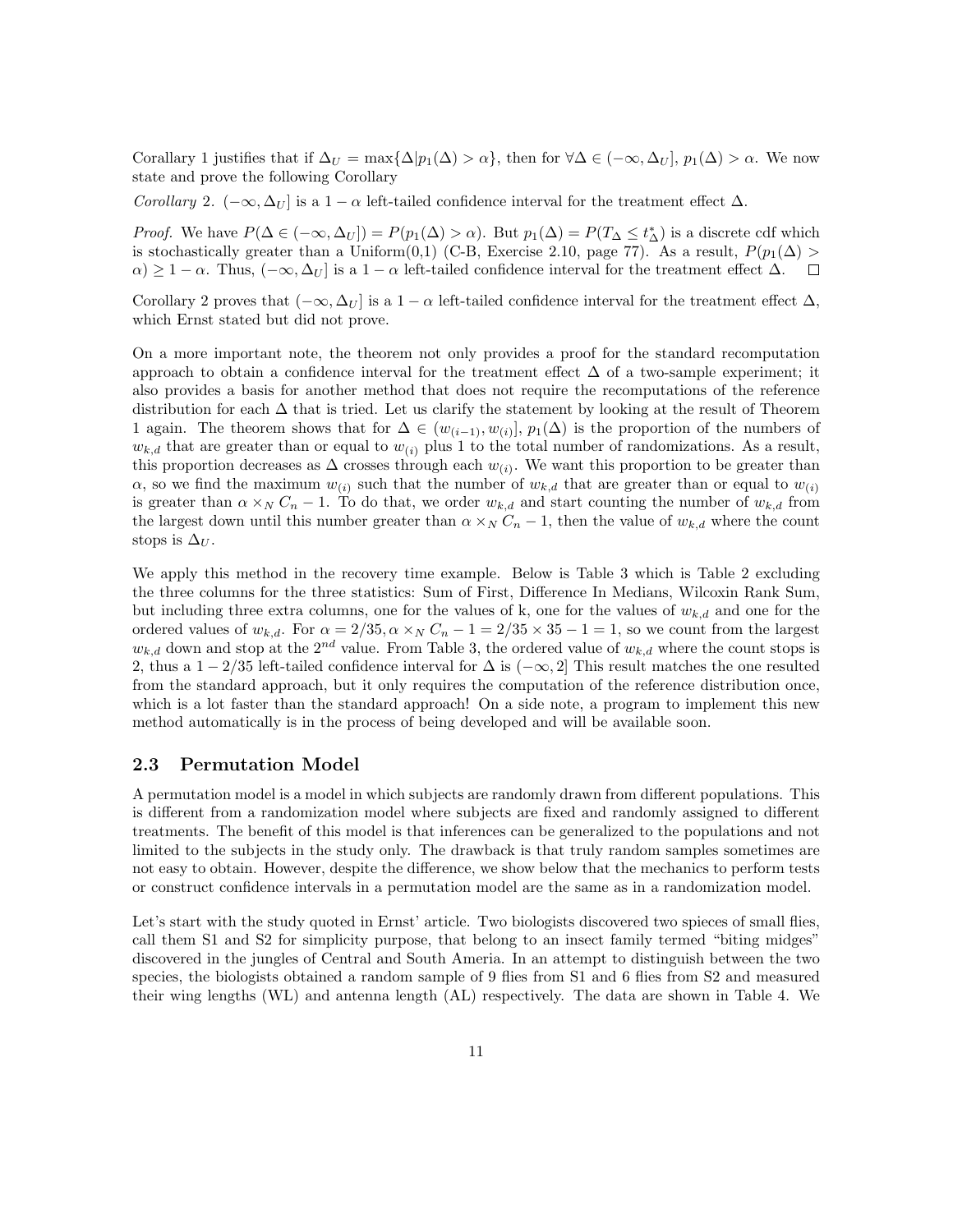|                  | Randomization |                 |                 |    |                 |                 |            |            |                  |                |                       |
|------------------|---------------|-----------------|-----------------|----|-----------------|-----------------|------------|------------|------------------|----------------|-----------------------|
|                  | New           |                 |                 |    |                 | Standard        |            | Difference |                  |                |                       |
| No.              |               |                 | Treatment       |    |                 | Treatment       |            | In Means   | $\boldsymbol{k}$ | $w_{k,d}$      | $w_{(\underline{i})}$ |
| 1                | 19            | $\overline{22}$ | $\overline{25}$ | 26 | $\overline{23}$ | $\overline{33}$ | $40\,$     | $-9.00*$   | $\boldsymbol{0}$ |                |                       |
| $\overline{2}$   | 19            | 22              | 25              | 23 | 26              | 33              | 40         | $-10.75$   | $\,1$            | 3.0            | $-21.0$               |
| 3                | 19            | 22              | 25              | 33 | 26              | 23              | 40         | $-4.92$    | $\overline{1}$   | $-7.0$         | $-18.0$               |
| $\overline{4}$   | 19            | 22              | 25              | 40 | $26\,$          | $23\,$          | $33\,$     | $-0.83$    | $\mathbf{1}$     | $-14.0$        | $-16.0$               |
| $\overline{5}$   | 19            | 22              | 26              | 23 | 33              | $40\,$          | 25         | $-10.17$   | $\mathbf{1}$     | $\overline{2}$ | $-15.0$               |
| $\,6$            | 19            | 22              | 26              | 33 | 23              | 40              | $25\,$     | $-4.33$    | $\overline{1}$   | $-8.0$         | $-14.5$               |
| $\overline{7}$   | 19            | 22              | 26              | 40 | 23              | $33\,$          | $25\,$     | $-0.25$    | $\mathbf{1}$     | $-15.0$        | $-14.0$               |
| 8                | 19            | 22              | 23              | 33 | 40              | $25\,$          | ${\bf 26}$ | $-6.08$    | $\overline{2}$   | $-2.5$         | $-14.0$               |
| $\boldsymbol{9}$ | 19            | 22              | 23              | 40 | 33              | $25\,$          | ${\bf 26}$ | $-2.00$    | $\overline{2}$   | $-6.0$         | $-14.0$               |
| 10               | 19            | 22              | 33              | 40 | 25              | $26\,$          | $23\,$     | $3.83\,$   | $\overline{2}$   | $-11.0$        | $-13.0$               |
| 11               | 19            | $25\,$          | 26              | 23 | 33              | 40              | 22         | $-8.42$    | $\mathbf{1}$     | $-1.0$         | $-12.5$               |
| 12               | 19            | 25              | 26              | 33 | 23              | 40              | 22         | $-2.58$    | $\mathbf{1}$     | $-11.0$        | $-11.0$               |
| $13\,$           | 19            | $25\,$          | 26              | 40 | 23              | $33\,$          | $22\,$     | 1.50       | $\mathbf{1}$     | $-18.0$        | $-11.0$               |
| 14               | 19            | 25              | 23              | 33 | 40              | $26\,$          | 22         | $-4.33$    | $\overline{2}$   | $-4.0$         | $-11.0$               |
| $15\,$           | 19            | $25\,$          | 23              | 40 | 33              | $26\,$          | 22         | $-0.25$    | $\overline{2}$   | $-7.5$         | $-10.0$               |
| 16               | 19            | 25              | 33              | 40 | 26              | 23              | 22         | $5.58\,$   | $\overline{2}$   | $-12.5$        | $-9.67$               |
| 17               | 19            | 26              | 23              | 33 | 40              | 22              | 25         | $-3.75$    | $\overline{2}$   | $-4.5$         | $-9.5$                |
| 18               | 19            | 26              | 23              | 40 | 33              | 22              | 25         | 0.33       | $\overline{2}$   | $-8.0$         | $-9.0$                |
| 19               | 19            | 26              | 33              | 40 | 23              | 22              | 25         | 6.17       | $\overline{2}$   | $-13.0$        | $-8.67$               |
| $20\,$           | 19            | 23              | 33              | 40 | 22              | 25              | ${\bf 26}$ | 4.42       | $\boldsymbol{3}$ | $-7.67$        | $-8.0$                |
| 21               | 22            | 25              | 26              | 23 | 33              | $40\,$          | 19         | $-6.67$    | $\mathbf{1}$     | $-4.0$         | $-8.0$                |
| 22               | 22            | 25              | 26              | 33 | 23              | 40              | 19         | $-0.83$    | $\mathbf{1}$     | $-14.0$        | $-7.67$               |
| $\bf 23$         | 22            | 25              | 26              | 40 | 23              | $33\,$          | 19         | $3.25\,$   | $\mathbf{1}$     | $-21.0$        | $-7.5$                |
| 24               | 22            | 25              | 23              | 33 | 40              | $26\,$          | 19         | $-2.58$    | $\overline{2}$   | $-5.5$         | $-7.5$                |
| 25               | 22            | 25              | 23              | 40 | 33              | 26              | 19         | 1.50       | $\overline{2}$   | $-9.0$         | $-7.0$                |
| ${\bf 26}$       | 22            | 25              | 33              | 40 | 26              | $23\,$          | 19         | 7.33       | $\overline{2}$   | $-14.0$        | $-6.0$                |
| 27               | 22            | 26              | 23              | 33 | 40              | $25\,$          | 19         | $-2.00$    | $\overline{2}$   | $-6.0$         | $-6.0$                |
| 28               | 22            | 26              | 23              | 40 | 33              | $25\,$          | 19         | 2.08       | $\overline{2}$   | $-9.5$         | $-5.5$                |
| $\,29$           | 22            | 26              | 33              | 40 | 23              | $25\,$          | 19         | 7.92       | $\overline{2}$   | $-14.5$        | $-4.5$                |
| $30\,$           | 22            | 23              | 33              | 40 | 25              | $26\,$          | 19         | 6.17       | 3                | $-8.67$        | $-4.0$                |
| 31               | 25            | 26              | 23              | 33 | 40              | 19              | 22         | $-0.25$    | $\overline{2}$   | $-7.5$         | $-4.0$                |
| 32               | 25            | 26              | 23              | 40 | 33              | $19\,$          | 22         | $3.83\,$   | $\overline{2}$   | $-11$          | $-2.5$                |
| $33\,$           | 25            | 26              | 33              | 40 | $23\,$          | 19              | 22         | $9.67\,$   | $\overline{2}$   | $-16$          | $-1.0$                |
| 34               | 25            | 23              | 33              | 40 | $26\,$          | 19              | 22         | 7.92       | 3                | $-9.67$        | 2.0                   |
| 35               | 26            | 23              | 33              | 40 | 19              | 22              | 25         | 8.50       | 3                | $-10.00$       | $3.0\,$               |

Table 3: Update of Table 2 that excludes the three columns for the three statistics: Sum of First, Difference In Medians, Wilcoxin Rank Sum, but includes three extra columns, one for the values of k, one for the values of  $w_{k,d}$  and one for the ordered values of  $w_{k,d}$ .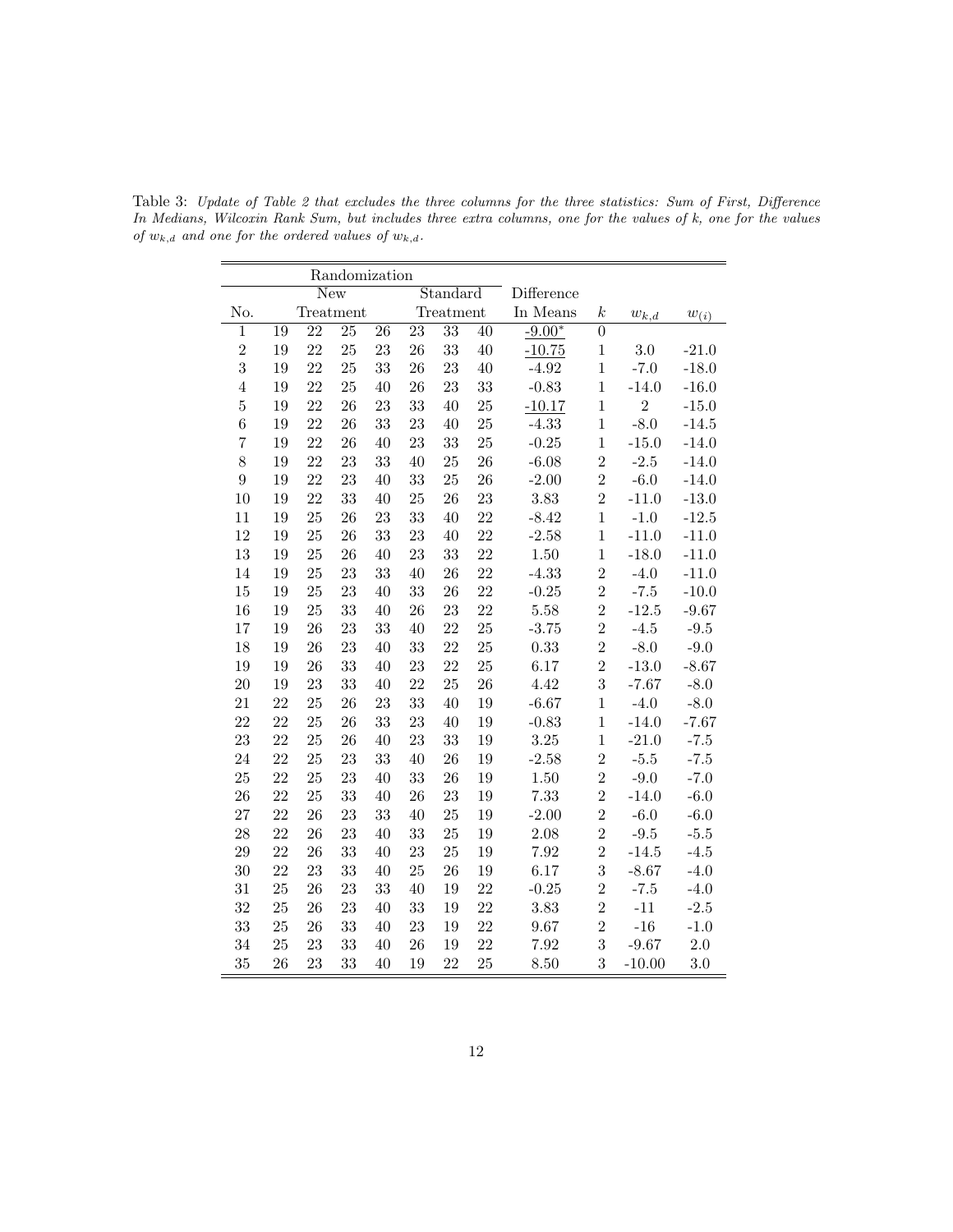want to test if the two populations of flies based on the wing lengths are the same. Thus our hypotheses are:

| S1   |      | S2 |      |      |  |
|------|------|----|------|------|--|
| WL   | AL   |    | WL   | AL   |  |
| 1.72 | 1.24 |    | 1.78 | 1.14 |  |
| 1.64 | 1.38 |    | 1.86 | 1.20 |  |
| 1.74 | 1.36 |    | 1.96 | 1.30 |  |
| 1.70 | 1.40 |    | 2.00 | 1.26 |  |
| 1.82 | 1.38 |    | 2.00 | 1.28 |  |
| 1.82 | 1.48 |    | 1.96 | 1.18 |  |
| 1.90 | 1.38 |    |      |      |  |
| 1.82 | 1.54 |    |      |      |  |
| 2.08 | 1.56 |    |      |      |  |

Table 4: The wing lengths (WL) and antennae lengths  $(AL)$  of 15 flies in two samples from population 1 (S1) and population 2 (S2).

 $H_0$ : The two populations of flies based on the wing lengths are the same  $H_1$ : The two populations of flies based on the wing lengths are different

Let  $Y_1, Y_2, \ldots, Y_n$  denote the wing lengths of the sample flies in S1 and  $X_1, X_2, \ldots, X_m$  denote the wing lengths of the sample flies in S2 where  $n = 9$ ,  $m = 6$ , and  $N = 15$  total number of flies in this example. Because the samples of flies are random,  $Y_1, Y_2, \ldots, Y_n$  and  $X_1, X_2, \ldots, X_m$  are random. Given the set of observed wing lengths, there are  $_N C_n =_{15} C_6 = 5005$  divisions of these observed values into the two samples. If the null hypothesis is true, then the populations of flies based on the wing lengths are the same. This implies  $Y_1, Y_2, \ldots, Y_n$  and  $X_1, X_2, \ldots, X_m$  come from the same population. Thus, under the null hypothesis, conditioned on the observed values of the wing lengths, the divisions of these observed values into the two samples are equaly likely. If we choose  $T = \overline{Y} - \overline{X}$  as the test statistic and compute its value for all of these equally likely permutations of the observed values, we obtain a reference distribution under the null hypothesis for T, which as we called earlier the permutation reference distribution of T. Note that this permutation reference distribution is obtained based on equally likely assignments, much like the way a randomization reference distribution is obtained. As a result, we can use the same mechanics that we used to perform a randomization test or to construct a construct a confidence interval for the treatment effect  $\Delta$  of the two treatments to perform a permutation test or to construct a confidence interval for the shift effect between the two populations.

More specifically, in this example, because we have a two-tailed test, our p-value is the probably that T gets a value that is at least as extreme as the sample value  $t^*$  in both directions, and thus if  $\bar{t}$  is the mean of the reference distribution

$$
p-value = P(|T - \bar{t}| \ge |t^* - \bar{t}| | H_0).
$$

Using pval, we obtain the p-values for our permutation test based on the wing lengths and antenna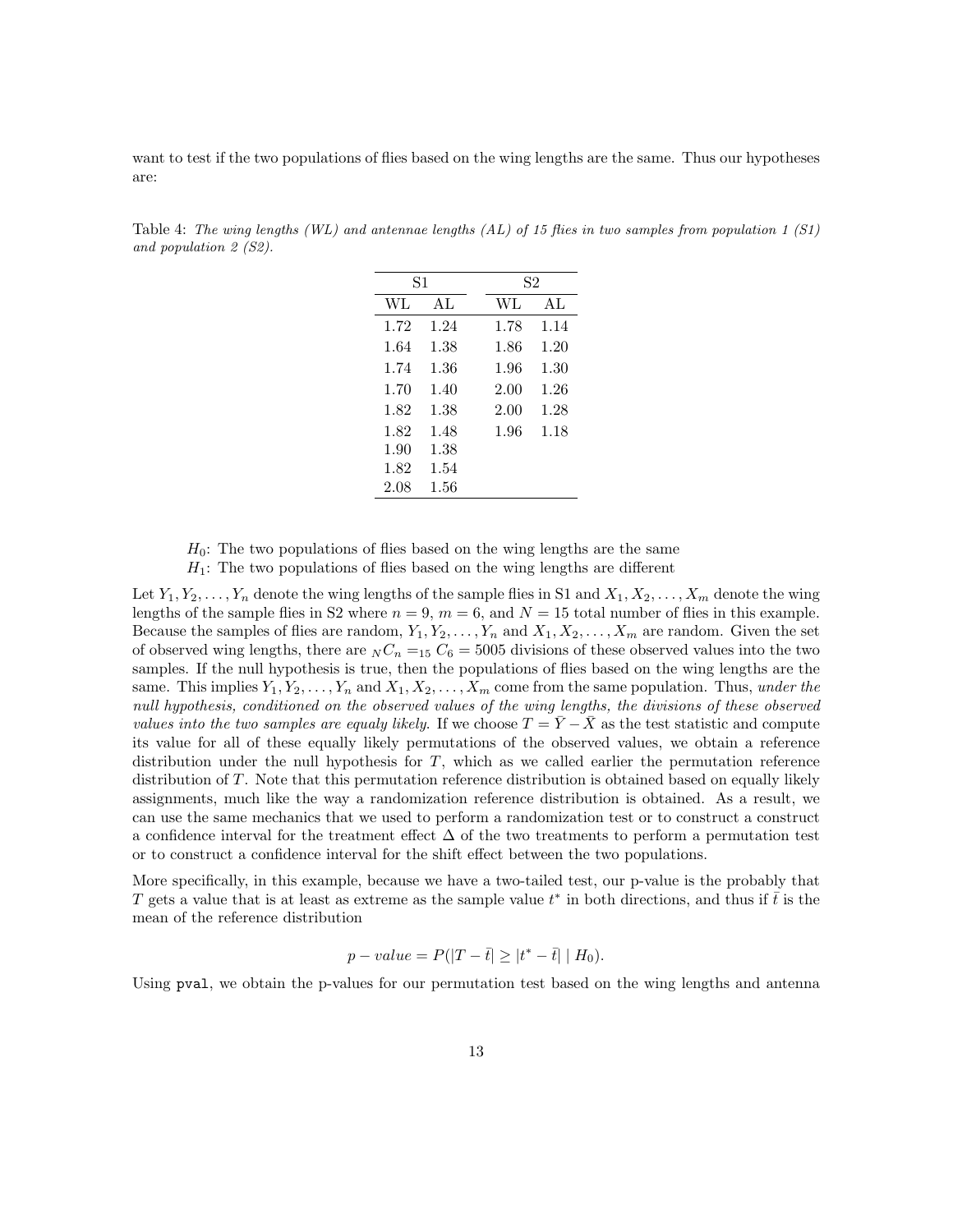length. We also turn on the plot parameter to obtain the graphs for the permutation reference distribution of the wing length and antennae length, as displayed in Figure 4 and Figure 5.

WL <- c(1.72,1.64,1.74,1.70,1.82,1.82,1.90,1.82,2.08,1.78,1.86,1.96,2.00,2.00,1.96) AL <- c(1.24,1.38,1.36,1.40,1.38,1.48,1.38,1.54,1.56,1.14,1.20,1.30,1.26,1.28,1.18) > pval(WL,9,"b","s",plot = TRUE,type = "l") # p-values using wing lengths [1] 0.07172827 > pval(AL,9,"b","s",plot = TRUE,type = "l") # p-values using antennae lengths [1] 0.002197802



Figure 4: The permutation reference distribution of the sum of wing lengths of S1 species where  $+$  marks  $\bar{t}$ and  $16.24 = t^*$ 

The p-values suggest that the two species differ significantly in antennae length but not in wing length. We also obtain the confidence interval for the shift effect between the two populations in the same manner that we use to obtain the confidence interval for the effect between the two treatments in previous subsection. Specifically, we'll use the function cint again to obtain a 94.90% confidence interval for the shift effect using the wing lengths and a 94.94% confidence interval for the shift effect using the antennae lengths along with their graphs, as displayed in Figure 6 and Figure 7.

We note here that cint computes the upper and lower limits,  $\Delta_U$  and  $\Delta_L$ , based on  $p_1(\Delta)$  and  $p_2(\Delta)$ as defined on page 7. However, in Figure 6 and Figure 7, cint plots  $p(\Delta)$  defined as

$$
p(\Delta) = P(|T_{\Delta} - \bar{t}_{\Delta}| \geq |t_{\Delta}^* - \bar{t}_{\Delta}|).
$$

We observe that the interval  $[\Delta_L, \Delta_U] \subset {\Delta |p(\Delta) > \alpha}$ , which provides us with another confidence interval for ∆. Although this interval is wider and hence less efficient, it is a companion to the two-sided test.

>cint(WL,9,"b","m",.9490,plot = TRUE) \$LB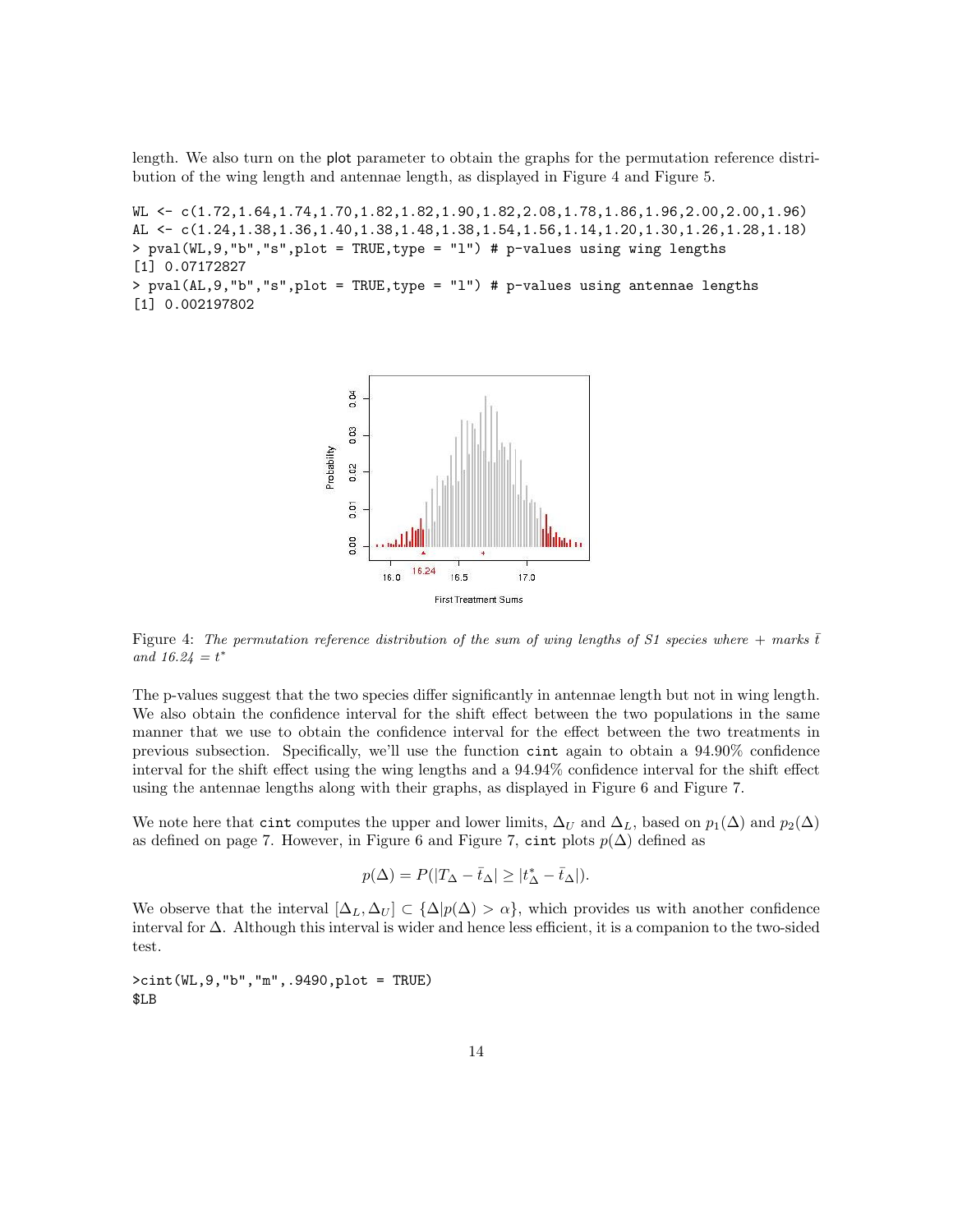

Figure 5: The permutation reference distribution of the sum of antennae lengths of S1 species where + marks  $\bar{t}$  and 12.72 =  $t^*$ 

```
[1] -0.246
$UB
[2] 0.01
>cint(AL,9,"b","m",.9490,plot = TRUE)
$LB
[1] 0.087
$UB
[2] 0.285
```


Figure 6: The 94.90% two-tailed confidence interval for the shift effect of the two populations using wing lengths is given by  $(-0.246, 0.010)$ .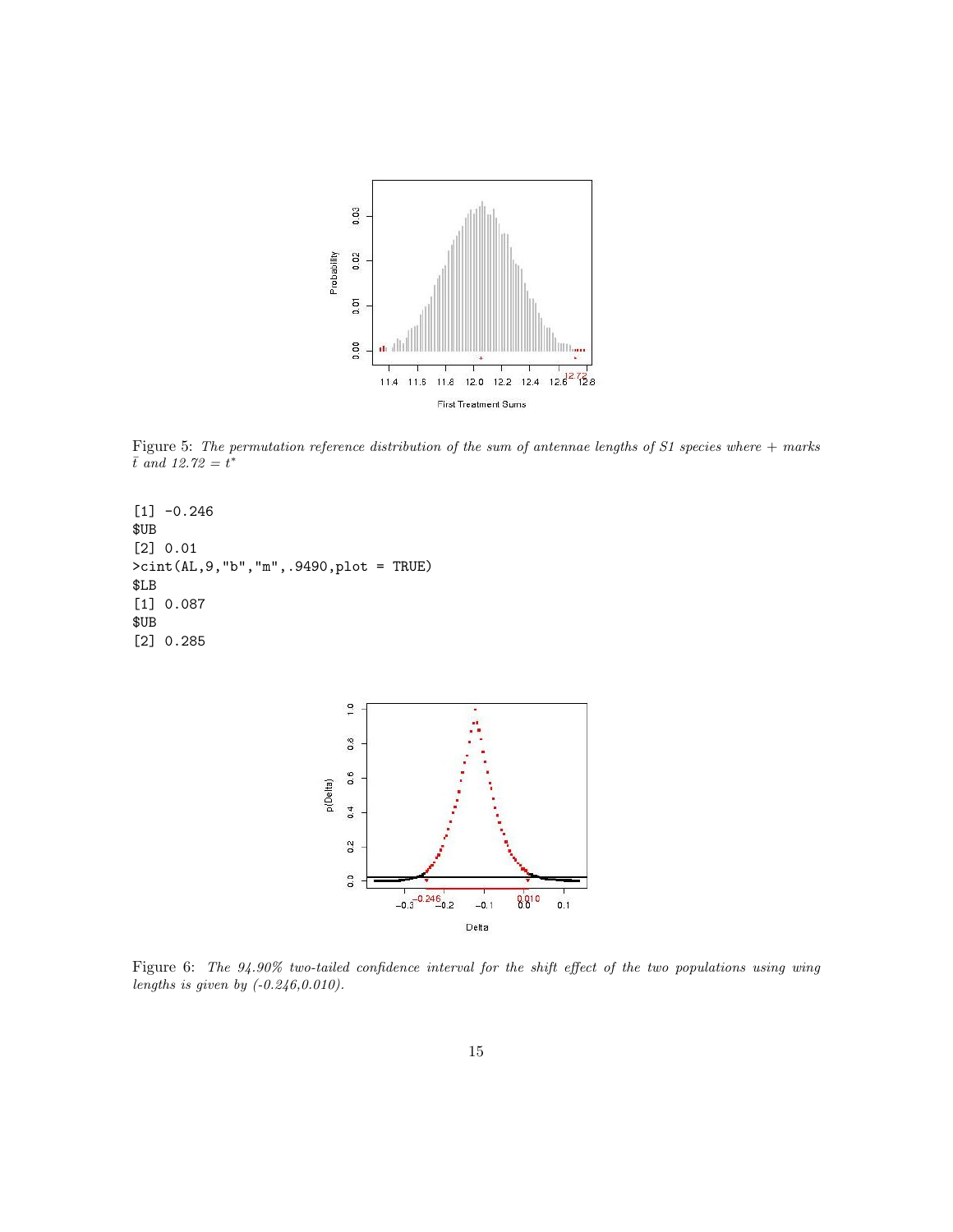

Figure 7: The 94.90% two-tailed confidence interval for the shift effect of the two populations using antennae lengths is given by (0.087,0.285).

The two confidence intervals reported by cint are very closed within ones in Ernst's article. He reported that the 94.90% confidence interval for the mean difference in wing length is (-0.250, 0.010) and a 94.94% confidence interval for the mean difference in anennae length is (0.087, 0.286). The conclusions derived from these intervals also match the results of the tests.

## 2.4 Monte-Carlo Sampling

From previous subsections, it was shown that both randomization and permutation reference distribution are caculated based on  $_N C_n$  unique permutations of the data into two samples of size n and m. This poses two computational problems: (1) As the sample size or the number of samples increases, the number of permutations becomes very large. For example, there are  $_{30}C_{15} \approx 155$  million ways of permuting 30 data points into two groups 15 each, and there are  $_{30}C_{10,10} \approx 5.5$  trillion ways of permuting 30 data points into three groups 10 each; and (2) The permutation has to be unique, which is not easily done as the number of permutations increase. Both of these problems can be handled by handled by using fast computers and efficient algorithms, but even when that's the case, as the number of permutations increases, the amount of time it takes to process all the permutations or to repeat this process many times, e.g. to compute the limit of the confidence interval for the treatment effect in a previous subsection, increases signficantly. This problem, however, can be solved with the method of Monte-Carlo sampling.

The method of Monte-Carlo sampling is not new. It has been used in many other fields. However, the ideas are basically the same. First, we define a domain of all possible inputs of interest. Then we randomly generate a set of inputs from the domain using some specified probability distribution. And finally, we use this set of randomly generated inputs to study the domain of interest. In this paper, we are interested in studying the randomization or permutation reference distribution of a chosen statistics, which is the domain of interest. We can randomly generate a set of values from this distribution simply by repeated (let say M times) and randomly divide our sample of size N into two samples of size n and m and recalcuating the value of our chosen statistic for each division. Note that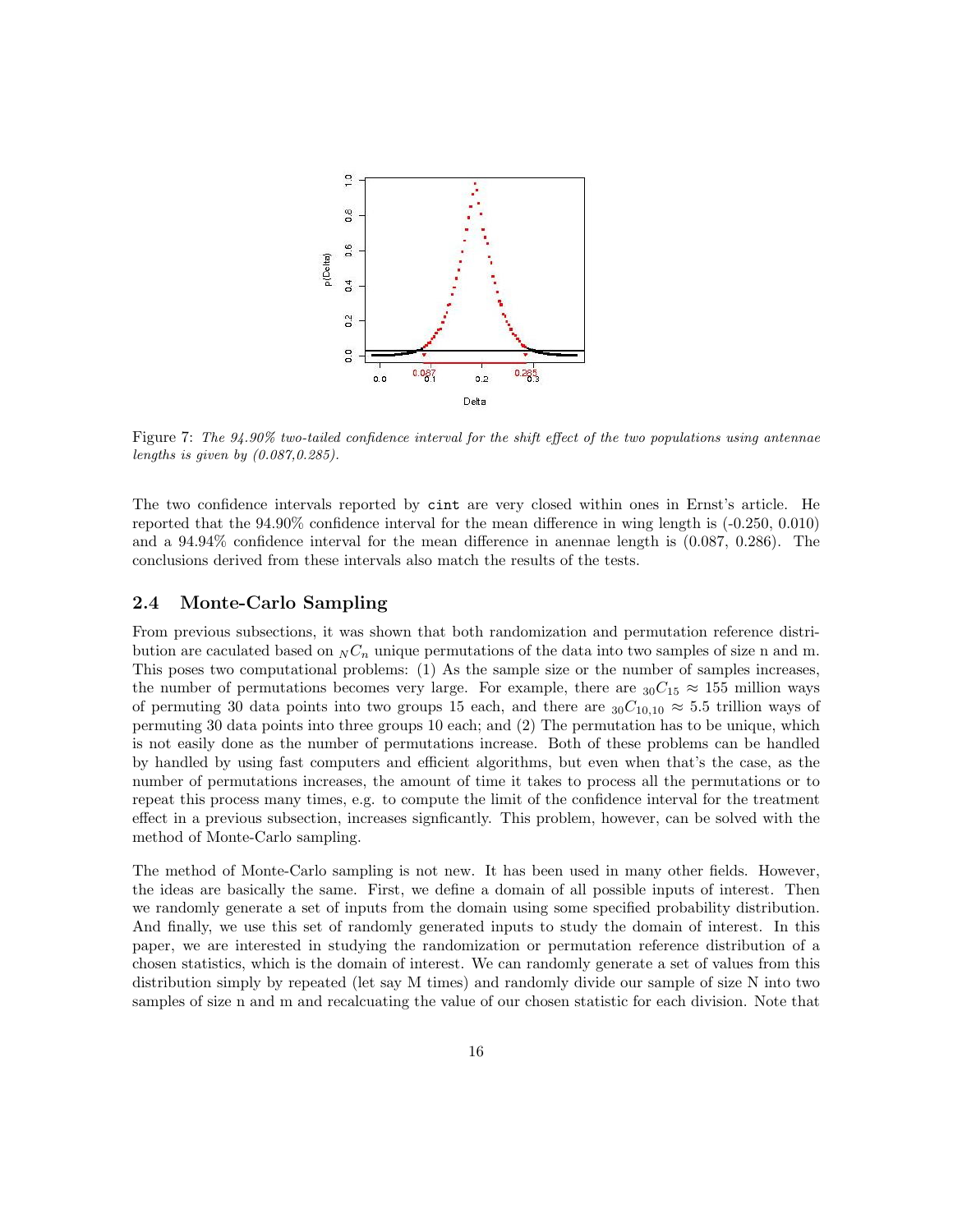this procedure is not the same as the procedure we use to obtain our randomization or permutation reference distribution in two ways: (1) The divisions are not necessarily unique; and (2) The number of divisions is pre-specified. Because of these differences, it's a lot easier to obtain the M divisions computationally than obtaining the  $N C_n$  unique permutations. From the way it was obtained, each of the M divisions is obviously just one out of  $_N C_n$  permutations of the data set into two groups of size n and m. Under the null hypothesis, the  $N C_n$  permutations are equally likely, and because of that, each of the M divisions is indeed a random permutation chosen from the  $N C_n$  permutations. Therefore, the set of M statistic values obtained from the M divisions is a random sample chosen from the randomization or permutation reference distribution!

#### 2.4.1 P-value and Effect Estimation

By Monte-Carlo sampling, we easily obtain a random sample from the randomization or permutation reference distribution we study. We use this random sample, which is an approximation of the randomization and reference distribution, to study the distribution themself. For example, let's say we want to compute the p-value for left-tail randomization test in Subsection 2.1. We can either generate the randomization reference distribution of the difference in means statistic and compute the proportion of statistic values that are less than or equal to the observed value like we did in that section, or since the p-value is the proportion of the statistic values that are less than or equal to the observed value in the population, it is a population proportion, and we can estimate it by obtaining a random sample from the reference distribution of the difference in means statistic and calculate the sample proportion. To be consistent with the fact that the population proportion contains the observed value in its caculation, we'll include it in our sample as well. Thus if  $t_i$ ,  $i = 1, \ldots, M$ , are the Monte-Carlo values, then the sample proportion, which is the estimated p-value for a left-tailed test, is

$$
\hat{p} = \frac{1 + \sum_{i=1}^{M} I(t_i \le t^*)}{M + 1}.
$$

To computationally generate a random sample from the randomization reference distribution and calculate the estimated p-value based on it, we use the R function pval with the optional argument monte (TRUE to turn it on) and the accompaning argument B (to specify the number of Monte-Carlo samplings). We'll use  $M = 999$  and thus  $B = 999$ . For convenience purpose, we include the code to compute a Monte-Carlo estimated p-value for the two tailed permutation test in subsection 2.3 using wing length and antannae length.

```
> pval(RT, 4, "1", "m", monte = TRUE, B = 999)
[1] 0.079
> pval(WL,9,"b","s",monte = TRUE,B = 999)
[1] 0.062
> pval(AL,9,"b","s",monte = TRUE,B = 999)
[1] 0.003
```
Compared to the exact p-values for these tests, which are 0.0857, 0.0717, and 0.002, we conclude that Monte-Carlo estimated p-values are very close to the actual p-values. Another benefit of Monte-Carlo sampling is it can also be used to estimate the confidence interval for the treatment effect and the shift effect nicely. Recall that these confidence intervals are computed by the recomputation of the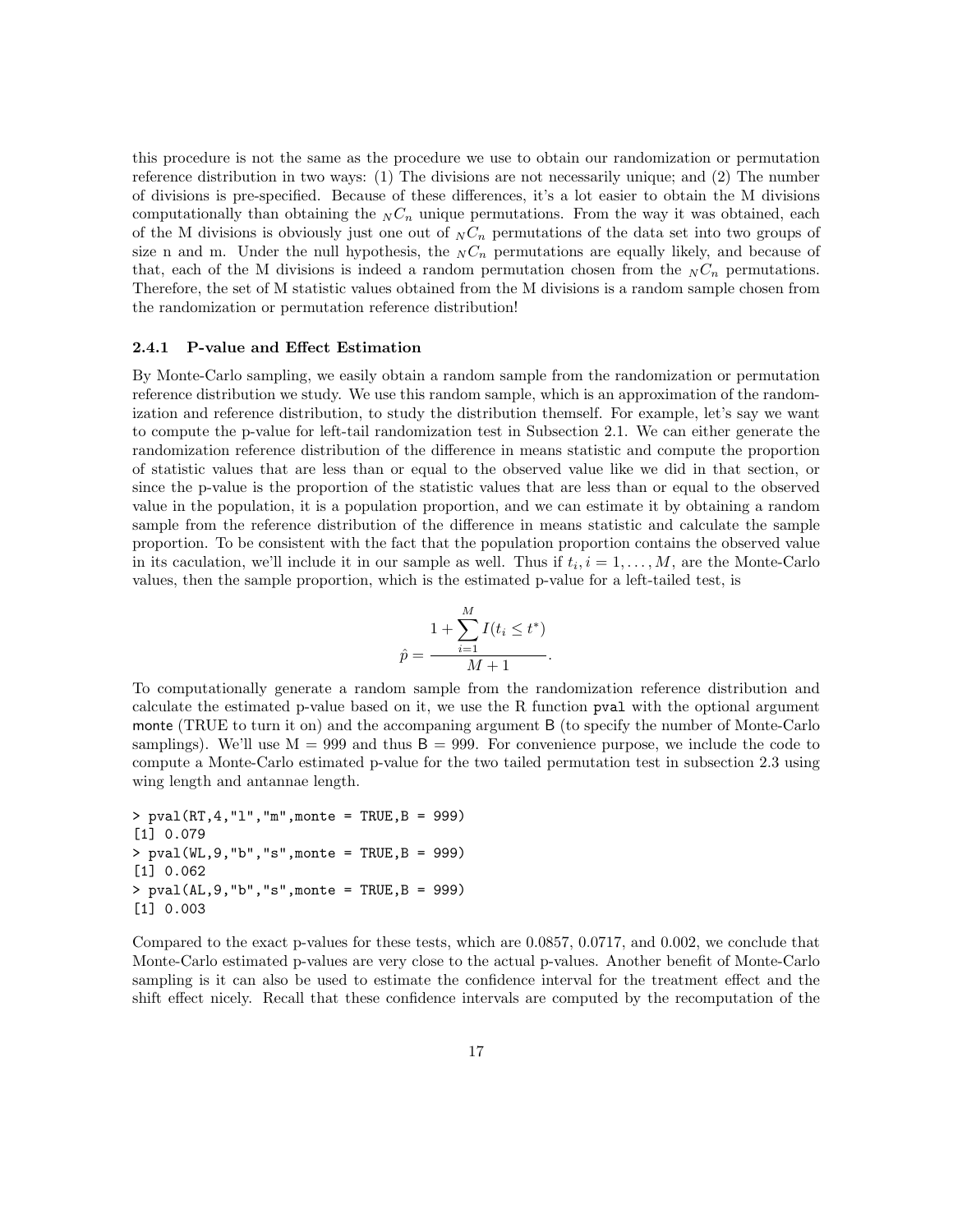p-values for each value of  $\Delta$  until we get to one that is just above  $\alpha$ . This process takes time. Indeed, the calculation of the confidence intervals for the shift effect based on the wing length and antennae length took us 5 minutes each. The calculation times are shortened to 4 minutes when we used a faster computer, but still it takes time considering our sample in still relatively small. We use the same function cint with similar optional argument monte and B to obtain estimated values for these intervals for Monte-Carlo sampling.

```
> date()
[1] "10:24:49 2009"
> cint(RT,4,"l","m",1-2/35,monte = TRUE,B = 999)
$LB
[1] "-inf"
$UB
[1] 2.937
> date()
[1] "10:26:51 2009"
> cint(WL,9,"b","m",.9490,monte = TRUE,B = 999)
$LB
[1] -0.248$UB
[1] 0.01
> date()
[1] "10:28:13 2009"
> cint(AL,9,"b","m",.9494,monte = TRUE,B = 999)
$LB
[1] 0.086
$UB
[1] 0.285
> date()
[1] "10:29:14 2009"
```
These estimated values of the confidence intervals, compared to the exact confidence intervals, which are  $(-\infty, 2)$ ,  $(-0.246, 0.01)$ ,  $(0.087, 0.285)$ , show that Monte-Carlo sampling yields very good estimates of the confidence intervals for the treatment effect and shift effect. In addition, it only takes about a minute to complete the calculation, compared with the 4, 5 minutes it takes to compute the exact confidence intervals. This is a reason we choose Monte-Carlo sampling whenever possible where small errors are allowed and time is constrained.

Another question arising from the estimation of the p-value is how to obtain a confidence interval for it. We show that the method of Monte-Carlo sampling can be used to compute a confidence interval for the true p-value. The details are developed in the following section.

#### 2.4.2 Confidence Interval for the True P-Value

As explained earlier, the p-value for our test is the population proportion of the population values that are less than or equal to the observed value (in a left-tailed test). Thus a confidence interval for it can be computed using the Central Limit Theorem, which says for large sample sizes, a 1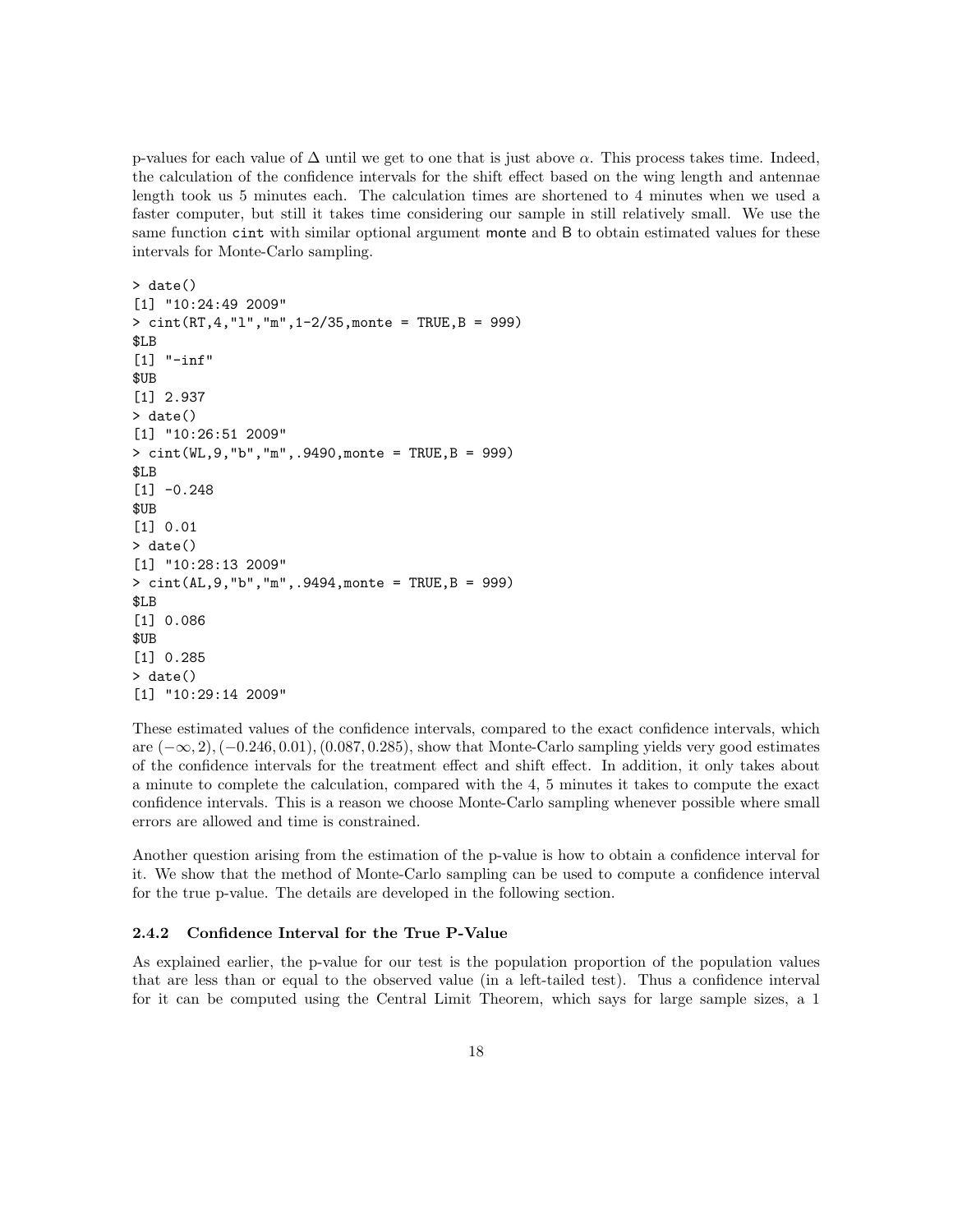$-\alpha$  confidence interval for the true population proportion in random sampling with replacement is  $[\hat{p} - z_{\frac{\alpha}{2}}\sqrt{\frac{\hat{p}\hat{q}}{n}}, \hat{p} + z_{\frac{\alpha}{2}}\sqrt{\frac{\hat{p}\hat{q}}{n}}]$ . This approach is familar with most readers already, so we won't go into details. We look at another another way to construct a confidence interval by pivoting the discrete cdf of a binomial distribution (C-B, page 434). We implement that method to construct the confidence interval for the true p-value. First, we state an exercise in C-B (Exercise 9.21, page 454) and prove it as a theorem, which is then used for the construction of the confidence interval.

**Theorem 2** (Exercise 9.21). If  $X \sim binomial(n, p)$ , then a 1 –  $\alpha$  confidence interval for p is

$$
\frac{1}{1 + \frac{n - x + 1}{x} F_{2(n - x + 1), 2x, \alpha/2}} \le p \le \frac{\frac{x + 1}{n - x} F_{2(x + 1), 2(n - x), \alpha/2}}{1 + \frac{x + 1}{n - x} F_{2(x + 1), 2(n - x), \alpha/2}}.
$$

Proof. To prove this thoerem, we use the pivoting a discrete cdf theorem in C-B stated below. The proof for the theorem was outlined in their book, so it is omitted.

Theorem 9.2.14 (Pivoting a discrete cdf). Let X be a discrete statistic with cdf  $F_X(x|\theta) = P(X \leq x|\theta)$ . Let  $\alpha_1 + \alpha_2 = \alpha$  with  $0 < \alpha < 1$  be fixed values. Suppose that for each  $x \in S_X$ , define  $\theta_L(x)$  and  $\theta_U(x)$  as follows.

i. If  $F_X(x|\theta)$  is a decreasing function of  $\theta$  for each x, define  $\theta_L(x)$  and  $\theta_U(x)$  by

$$
\overline{F}(x|\theta_L(x)) = P(X \ge x|\theta_L(x)) = \alpha_2, \qquad F(x|\theta_U(x)) = P(X \le x|\theta_U(x)) = \alpha_1.
$$

i. If  $F_X(x|\theta)$  is a increasing function of  $\theta$  for each x, define  $\theta_L(x)$  and  $\theta_U(x)$  by

$$
F(x|\theta_L(x)) = P(X \le x|\theta_L(x)) = \alpha_2, \qquad \bar{F}(x|\theta_U(x)) = P(X \ge x|\theta_U(x)) = \alpha_1.
$$

Then the random interval  $[\theta_L(X), \theta_U(X)]$  is a 1 -  $\alpha$  confidence interval for  $\alpha$ .

We use the relationship between the binomial and the beta distribution as outlined in Exercise 2.40  $(C-B, page 82)$  and the relationship between the beta and the F distributions as outlined in Theorem 5.3.8 (C-B, page 225). These are fundamental mathematical statistics relationships so we state them without proofs. We omit the parts that are not needed.

Exercise 2.40 (binomal-beta relationship). If  $X \sim binomial(n, p)$  and  $Y \sim beta(x, n - x + 1)$ , then

$$
P(X \ge x) = P(Y \le p)
$$
 for  $x = 1, 2, ..., n$ .

Theorem 5.3.8 (beta-F relationship). We have

a. If  $F \sim F_{p,q}$ , then  $1/F \sim F_{q,p}$ . b. If  $F \sim F_{p,q}$ , then  $\frac{\frac{p}{q}F}{1+\frac{p}{q}F} \sim beta(\frac{p}{2}, \frac{q}{2})$ .

Before we turn to the proof of Theorem 2, we state the following definition and lemmas. We provide the proofs for these lemmas for the readers' reference.

**Definition 1** (Definition of MLR). A family of pmfs or pdfs  $\{f(x|\theta)\}\$ for a univariate random variable X with a real-valued parameter  $\theta$  has a monotone likelihood ratio (MLR) w.r.t  $\theta$  if, for every  $\theta_2$  $\theta_1, \frac{f(x|\theta_2)}{f(x|\theta_1)}$  $\frac{f(x|\theta_2)}{f(x|\theta_1)}$  is monotone on  $\{x: f(x|\theta_1) > 0 \text{ and } f(x|\theta_2) > 0\}$ . If  $\frac{f(x|\theta_2)}{f(x|\theta_1)}$  is monotone increasing, then the family has an increasing MLR. Otherwise, it has a decreasing MLR.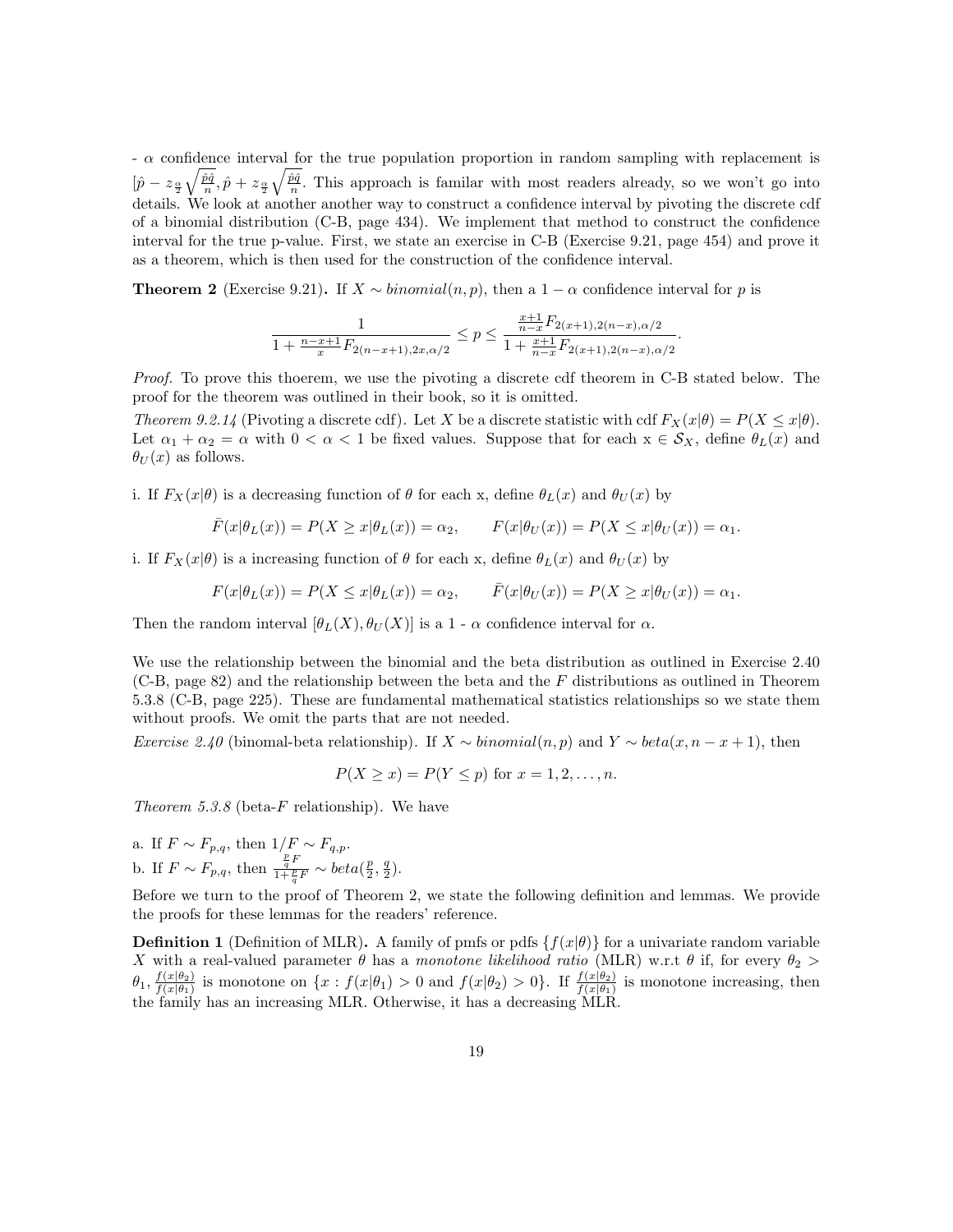**Lemma 1** (MLR property). If a family of pmfs or pdfs  $\{f(x|\theta)\}\$ for a univariate random variable X with a real-valued parameter  $\theta$  has an *increasing* MLR w.r.t  $\theta$ , then its cmf or cdf  $F(x|\theta)$  is a decreasing function of  $\theta$ .

Proof. We prove the discrete case first and outline the proof for the continuos case.

Suppose  $\{f(x|\theta)\}\$ is a discrete family with  $\mathcal{S}_X = \{x_1, x_2, \ldots\}$  where  $x_i < x_j$  for  $i < j$ .

Suppose  $\theta_2 > \theta_1$ . We show  $F(x_k|\theta_2) < F(x_k|\theta_1)$  for  $\forall x_k \in S_X$  except on the end point (if exists) where  $F(x|\theta) = 1$ .

Because  $\{f(x|\theta)\}\$  has an increasing MLR and  $\theta_2 > \theta_1$ , then  $\frac{f(x_1|\theta_2)}{f(x_1|\theta_1)} < \frac{f(x_2|\theta_2)}{f(x_2|\theta_1)} < \ldots < \frac{f(x_k|\theta_2)}{f(x_k|\theta_1)} < \ldots$ Case 1: If  $\frac{f(x_k|\theta_2)}{f(x_k|\theta_1)} < 1$ , then  $\frac{f(x_1|\theta_2)}{f(x_1|\theta_1)} < \frac{f(x_2|\theta_2)}{f(x_2|\theta_1)} < \ldots < \frac{f(x_k|\theta_2)}{f(x_k|\theta_1)} < 1$ , then  $\frac{f(x_i|\theta_2)}{f(x_i|\theta_1)} < 1$  for  $\forall i \leq k$ , then  $f(x_i|\theta_2) < f(x_i|\theta_1)$  for  $\forall i \leq k$ , then  $\sum_{i=1}^{k} f(x_i | \theta_2) < \sum_{i=1}^{k} f(x_i | \theta_1)$ , then  $F(x_k | \theta_2) < F(x_k | \theta_1)$ . Case 2: If  $\frac{f(x_k|\theta_2)}{f(x_k|\theta_1)} \geq 1$ , then  $1 \leq \frac{f(x_k|\theta_2)}{f(x_k|\theta_1)} < \frac{f(x_{k+1}|\theta_2)}{f(x_{k+1}|\theta_1)} < \ldots$ then  $\frac{f(x_i|\theta_2)}{f(x_i|\theta_1)} > 1$  for  $\forall i > k$ , then  $f(x_i|\theta_2) > f(x_i|\theta_1)$  for  $\forall i > k$ , then  $\sum_{i=k+1} f(x_i | \theta_2) > \sum_{i=k+1} f(x_i | \theta_1)$ , then  $1 - \sum_{i=1}^k f(x_i | \theta_2) > 1 - \sum_{i=1}^k f(x_i | \theta_1)$ then  $\sum_{i=1}^{k} f(x_i | \theta_2) < \sum_{i=1}^{k} f(x_i | \theta_1)$ , then  $F(x_k | \theta_2) < F(x_k | \theta_1)$ .

To prove for the continous case, use the same approach. Suppose  $\theta_2 > \theta_1$ , we need to show  $F(x|\theta_2)$  $F(x|\theta_1)$ . Look at the ratio of the pdfs at x and compares it with 1. Use integrals instead of sums. Details of the proof are left for the reader.  $\Box$ 

**Lemma 2** (MLR in regular exponential family). If  $f(x|\theta)$  belongs to a regular exponential family, i.e.  $f(x|\theta) = h(x)c(\theta)e^{w(\theta)x}$  and  $w(\theta)$  is an increasing function of  $\theta$ , then  $\{f(x|\theta)\}\$  has an increasing MLR

*Proof.* Suppose  $\theta_2 > \theta_1$ , then  $w(\theta_2) > w(\theta_1)$ . We need to show that  $\frac{f(x|\theta_2)}{f(x|\theta_1)}$  is increasing in  $\theta$ . We have  $\frac{f(x|\theta_2)}{f(x|\theta_1)} = \frac{h(x)c(\theta_2)e^{w(\theta_2)x}}{h(x)c(\theta_2)e^{w(\theta_1)x}} = \frac{c(\theta_2)}{c(\theta_1)}$  $\frac{c(\theta_2)}{c(\theta_1)}e^{(w(\theta_2)-w(\theta_1))x}.$ This is an increasing function of x because  $c(\theta_2) > 0, c(\theta_1) > 0$ , and  $w(\theta_2) - w(\theta_1) > 0$ . Thus,  $\{f(x|\theta)\}\$ has an increasing MLR.  $\Box$ 

**Lemma 3** (binomial as regular exponential famly). If  $X \sim binomial(n, p)$ , then  $f(x|p)$  belongs to a regular exponential family; i.e.,  $f(x|p) = h(x)c(p)e^{w(p)x}$  and  $w(p)$  is an increasing function of p.

Proof. This is easily shown and for formality purpose, we provide the proof in here. As  $X \sim binomial(n, p)$ , then  $f(x|p) =_n C_x p^x (1-p)^{n-x} =_n C_x e^{xlnp} e^{(n-x)ln(1-p)}$  $=n C_x e^{n \ln(1-p)} e^{x \ln \frac{p}{1-p}} = h(x) c(p) e^{w(p)x}$  where  $w(p) = \ln \frac{p}{1-p}$  is an increasing function of p.  $\Box$ 

Now that we've established all the known definition, theorems, exercises, and proved lemmas, we put them together to prove Theorem 2.

First, based on the three lemmas, we conclude that if  $X \sim binomial(n, p)$  then  $F(x|p)$  is a decreasing function of p. The according Theorem 9.2.14 in C-B, for  $\alpha_1 = \alpha_2 = \frac{\alpha}{2}$  such that  $\alpha_1 + \alpha_2 = \alpha$ , we define  $p_L(x)$  and  $p_U(x)$  as follows such that

$$
\bar{F}(x|p_L(x)) = P(X \ge x|p_L(x)) = \frac{\alpha}{2}
$$
, and  $F(x|p_U(x)) = P(X \le x|p_U(x)) = \frac{\alpha}{2}$ .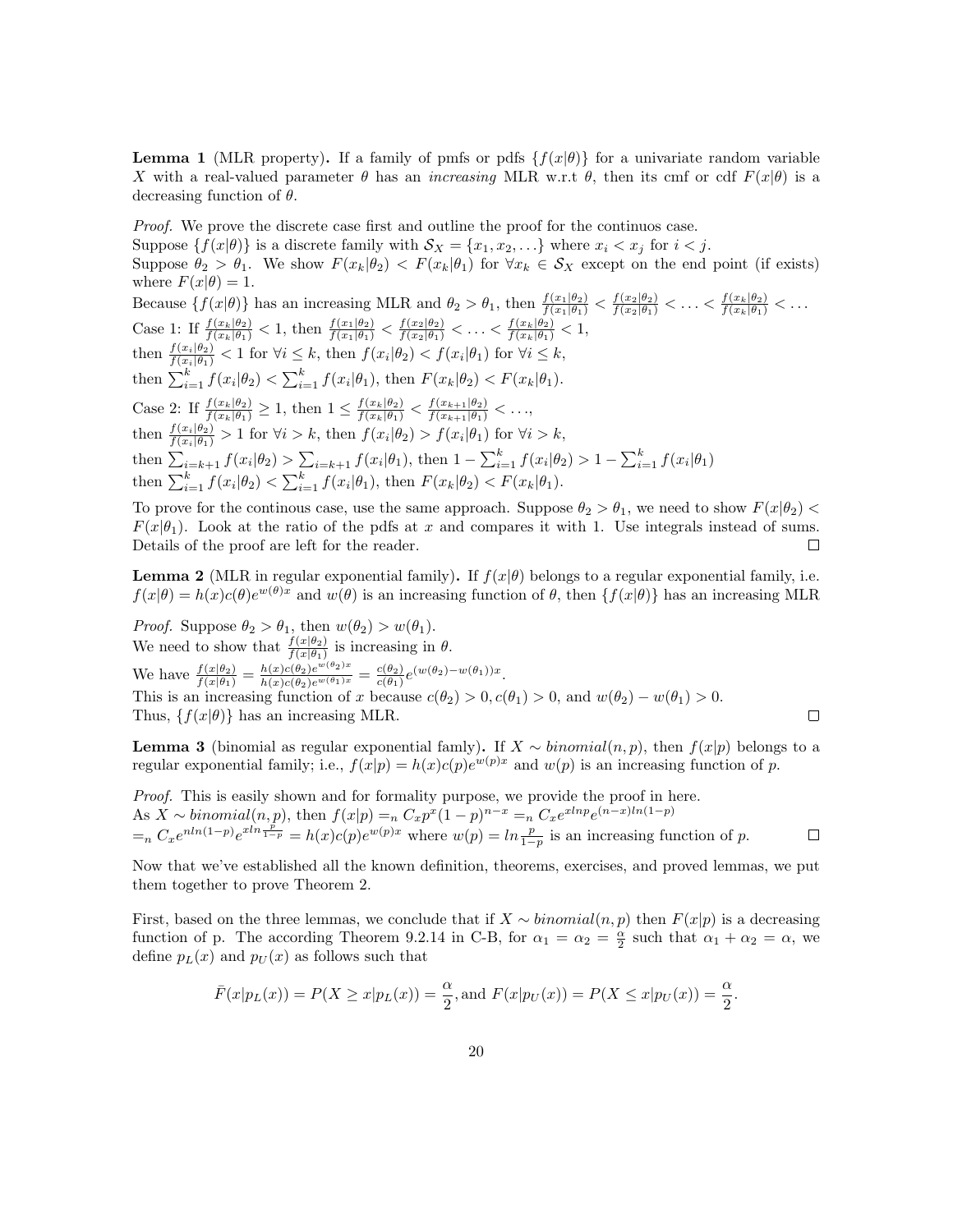For  $p_L(x)$ , we have

$$
\begin{aligned}\n\bar{F}(x|p_L(x)) &= P(X \ge x|p = p_L(x)) \\
&= P(Y \le p_L(x)) \qquad (Y \sim beta(x, n - x + 1). \text{ See binomial-beta relationship}) \\
&= P\left(\frac{1}{1 + \frac{n - x + 1}{x}F} \le p_L(x)\right) \qquad (F \sim F(2(n - x + 1), 2x). \text{ See beta-F relationship}) \\
&= P\left(F \ge \frac{1 - p_L(x)}{\frac{n - x + 1}{x}p_L(x)}\right) = \frac{\alpha}{2}.\n\end{aligned}
$$

This implies  $\frac{1 - p_L(x)}{\frac{n-x+1}{x}p_L(x)} = F_{2(n-x+1),2x,\alpha/2}$ , then  $p_L(x) = \frac{1}{1 + \frac{n-x+1}{x}F_{2(n-x+1),2x,\alpha/2}}$ .

For  $p_U(x)$ , we have

$$
F(x|p_U(x)) = P(X \le x|p = p_U(x))
$$
  
= 1 - P(X \ge x + 1|p = p\_U(x))  
= 1 - \bar{F}(x + 1|p = p\_U(x))  
= \frac{\alpha}{2}, \text{ then } \bar{F}(x + 1|p = p\_U(x)) = 1 - \frac{\alpha}{2}

This implies

$$
p_U(x) = \frac{1}{1 + \frac{n - (x+1) + 1}{x+1} F_{2(n-(x+1)+1),2(x+1),1-\alpha/2}}
$$
  
= 
$$
\frac{1}{1 + \frac{n - x}{x+1} F_{2(n-x),2(x+1),1-\alpha/2}}
$$
  
= 
$$
\frac{1}{1 + \frac{n - x}{x+1} \frac{1}{F_{2(x+1),2(n-x),\alpha/2}}}
$$
 (See  $F - 1/F$  relationship)  
= 
$$
\frac{\frac{x+1}{n-x} F_{2(x+1),2(n-x),\alpha/2}}{1 + \frac{x+1}{n-x} F_{2(x+1),2(n-x),\alpha/2}}.
$$

.

Thus a  $1 - \alpha$  confidence interval for p is

$$
p_L(x) \le p \le p_U(x),
$$

which is

$$
\frac{1}{1 + \frac{n - x + 1}{x} F_{2(n - x + 1), 2x, \alpha/2}} \le p \le \frac{\frac{x + 1}{n - x} F_{2(n + 1), 2(n - x), \alpha/2}}{1 + \frac{x + 1}{n - x} F_{2(n + 1), 2(n - x), \alpha/2}}.
$$

Now that we've established a proven way to construct a  $1 - \alpha$  confidence interval for the p parameter of a binomial experiment, let's go back to the Recovery Time example and see how it can be used to construct a confidence interval for the p-values. We know that the exact p-value is the proportion of the statistic values in the randomization reference distribution that are less than or equal to the observed value. We used Monte-Carlo sampling and obtained a sample of size M from this reference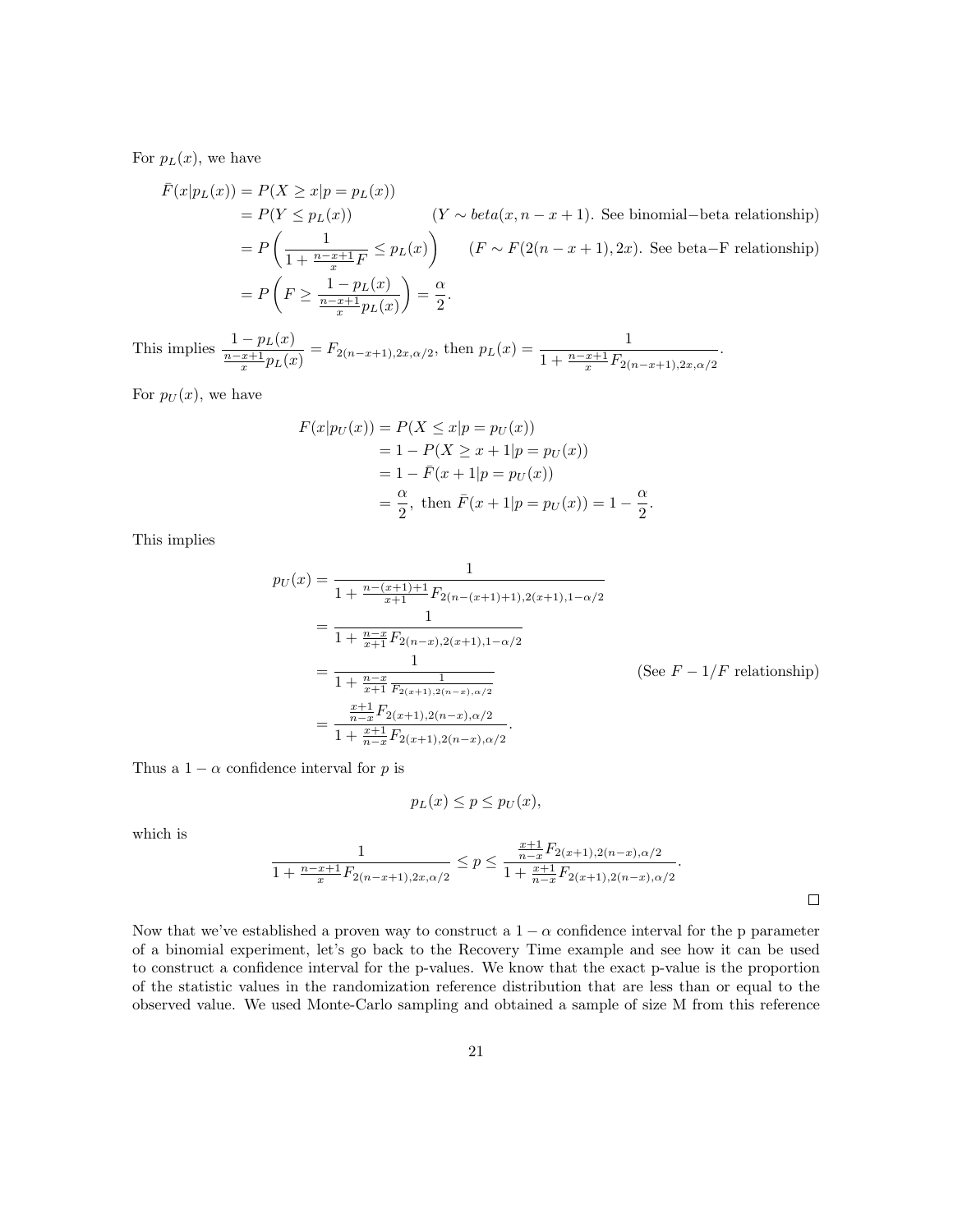distribution. Let X be the number of sample values that are less than or equal to the observed value. Then we know  $X \sim binomial(M + 1, p)$  (we include the observed value in the sample as explained earlier) where p is the true proportion of the values that are less than or equal to the observed value in the randomization reference distribution. This true proportion is indeed the p-value of the test, and thus obtaining a confidence interval for the p-value is the same as obtaining a confidence interval for p and we use the formula given in Theorem 2.

We now use this to compute a confidence interval for the p-value for our example using Monte-Carlo sampling. In the Monte-Carlo sample, x is the actual number of sample values that are less than or equal to the observed value, and  $n = M + 1$ . Plug these numbers into the formula given in Theorem 2, we obtain a  $1 - \alpha$  confidence interval for p. This process, however, can be automated using our function pval. There are three new optional arguments to accomplish the job, which are conf.int (to turn on the confidence interval estimation), conflevel (specifies the confidence coefficient), and use ("c" for using Central Limit Theorem method, and "b" for using binomal distribution method). Note that when using these arguments, the monte argument must be turned on because otherwise, we are not estimating the p-value.

```
> pval(RT, 4, "1", "m",monte = TRUE, B = 999, conf.int = TRUE, conf.level = .999, use
= "b")
$mean.diff.pval.conf.int
[1] 0.07137552 0.13477500
> pval(WL, 9, "b", "s", plot = TRUE, type = "l", monte = TRUE, B = 999, conf.int
= TRUE, conf.level = .999, use = "b")
$sum.pval.conf.int
[1] 0.0478817 0.1027194
$sum.pval.conf.int
[1] 3.197650e-05 1.199101e-02
```
These confidence intervals do contain the exact p-values for our previous examples, which again are 0.0857, 0.0717, and 0.002. This feature is especially useful when the sample becomes too large which makes the computation based on the exact permutation distribution time-consuming. We see this more in the next two sections when we study the multivariate case and the one-way layout experiment.

#### 2.5 Multivariate Case

Consider the same study on the two species. This times, instead of studying the wing length and antennae length data individually, we combine data and treat it as a bivariate data. We want to test if the means of these bivariate vectors differ signifiantly. Under the null hypothesis, our sample is again one of  $_{15}C_9$  equally likely division of the observed bivariate vectors into the two samples of 9 and 6 subjects. Thus, the construction of our reference distribution is the same. We use the popular two-sample Hotelling  $T^2$  statistic, which is defined as

$$
T^2 = (\bar{X} - \bar{Y})' \left[ \frac{S_X}{n} + \frac{S_Y}{m} \right]^{-1} (\bar{X} - \bar{Y})
$$

where  $\bar{X}$  and  $\bar{Y}$  are the sample mean vectors and  $S_X$  and  $S_Y$  are the sample covariance matrices. The reference distribution of  $T^2$  is again generated by recaculating the value of  $T^2$  for each permutation of the data.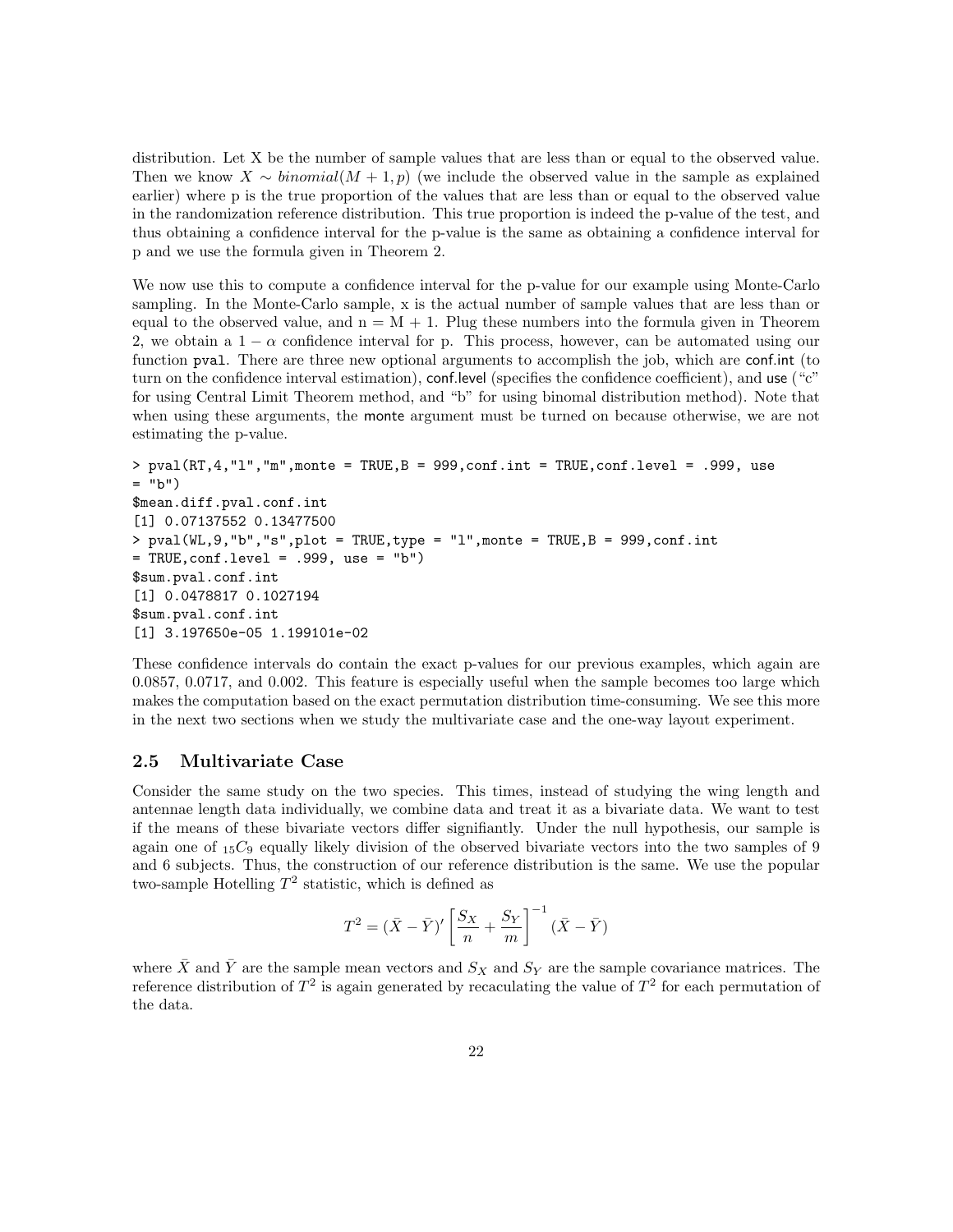The task to generate this reference distribution, however, is not easy and currently has not been implemented in any commercial software. Thus, the exact p-value for our test can not be computed using any commerical software. Ernst obtained a Monte-Carlo sample approximation of this reference distribution, and based on it, he obtained an estimated p-value of 0.001 and a 99.9% confidence interval for the exact p-value (using binomial distribution) which is (0.0000005, 0.0099538). This upper limit of this confidence interval is less than a chosen level of significance  $\alpha = 0.01$ , thus if the test allows a 1% chance of getting a Type I error is signficant. We reject the null hypothesis and support the alternative that the means of these bivariate vectors dffer significantly. This means at least one of the univariate means differs signficantly. This is consistent with our univariate tests in which, if  $\alpha = 0.01$ , the means of antennae length differ significantly among the two populations of flies.

We replicate this result using our **pval** function and show that **pval** has the ability to generate and compute the exact p-value, which makes it more versatile than any commerical software in the multivariate case. Below is the exact p-value computed using pval along with the graph of the exact reference distribution of the Hotelling  $T^2$  statistic, as displayed in Figure 8.

```
WA <- t(matrix(c(WL,AL),,2)) #WL, AL are the wing and antenna length vector
> pval(WA,9,"r","h",plot = TRUE,type = "h")
[1] 0.0001998002
```


Figure 8: The histogram of the randomization reference distribution of the Hotelling  $T^2$  statistic.

The exact p-value (0.001998) indicates that our exact test is significant for any popular level of significance. Note that this value is contained in the confidence interval for p-value using Monte-Carlo sampling and binomial distribution that was shown earlier. Note that the pval function also implements the Monte-Carlo method, which provides a sample approximation of the exact reference distribution of the Hotelling  $T^2$  statistic, as displayed in Figure 9, and an estimated p-value along with the confidence interval for the exact p-value. Code follows.

 $>$  pval(WA,9,"r","h",plot = TRUE,type = "h",monte = TRUE,B = 999,conf.int = TRUE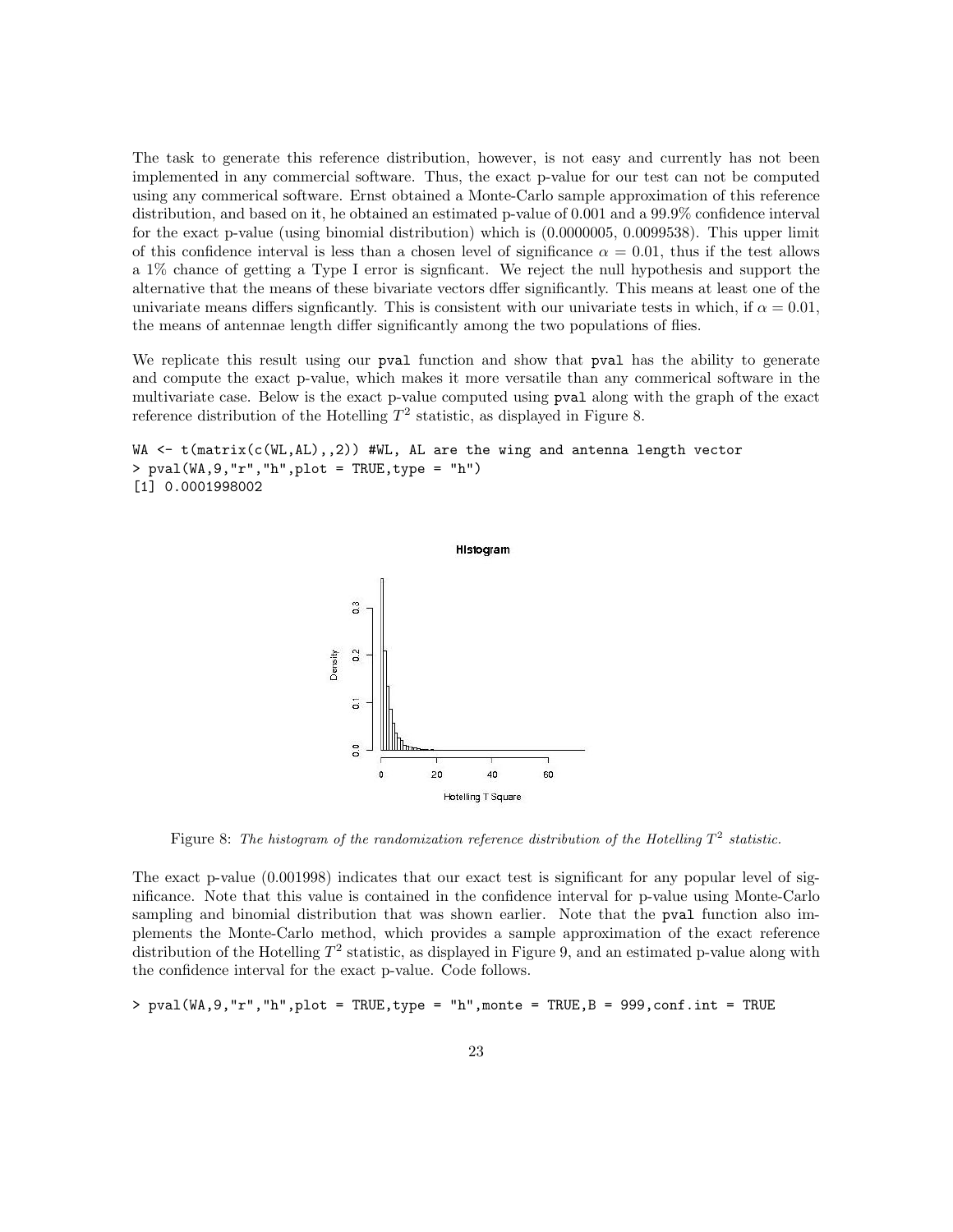```
,conf.level = .999, use = "b")
$hotelling.pval
[1] 0.001
$hotelling.pval.conf.int
[1] 5.001249e-07 9.953814e-03
```


Figure 9: A histogram of a Monte-Carlo random sample of  $M = 9999$  values of the Hotelling  $T^2$  statistic.

## 3 One-Way Layout Experiment

Let's extend our study to caess when there are three or more treatments or populations. They are called one-way layout or k-sample experiments. Consider the data in Table 5. In this experiment, 15 subjects were randomly assigned to one of three different typeface styles and their reading speeds were recorde. One subject was unable to complete the exercise for reasons unrelated to the experiment, so one has four subjects. We want to test if there is a difference between these subjects, so our hypotheses are:

 $H_0$ : There is no difference between the treatments  $H_1$ : At least one treatment is different from others

We suspect that the typeface styles do make a difference in reading speeds. Again, if the null hypothesis is true, then our sample is one of  $_{14}C_{5,4} = 252,252$  equally likely randomization of the 14 subjects into 3 each treatments of 5, 4, and 5 subjects. Thus, the construction of our reference distribution in a one-way layout experiment is the same as that in a two-sample experiment. We could use either the one-way F statistic, which is defined as  $F = MSTR/MSE = (SSTR/(k-1))/(SSE/(n-k))$  where  $SSTR = \sum_{j=1}^{k} n_j (\bar{y}_{.j} - \bar{y}_{..})^2$  and  $SSE = \sum_{j=1}^{k} \sum_{i=1}^{n_j} (y_{ij} - \bar{y}_{.j})^2$  or the k-sample T statistic, which is defined as  $T = \sum_{j=1}^{k} n_j \bar{y}_{.j}^2$ . We show below that there is an increasing monotone relationship between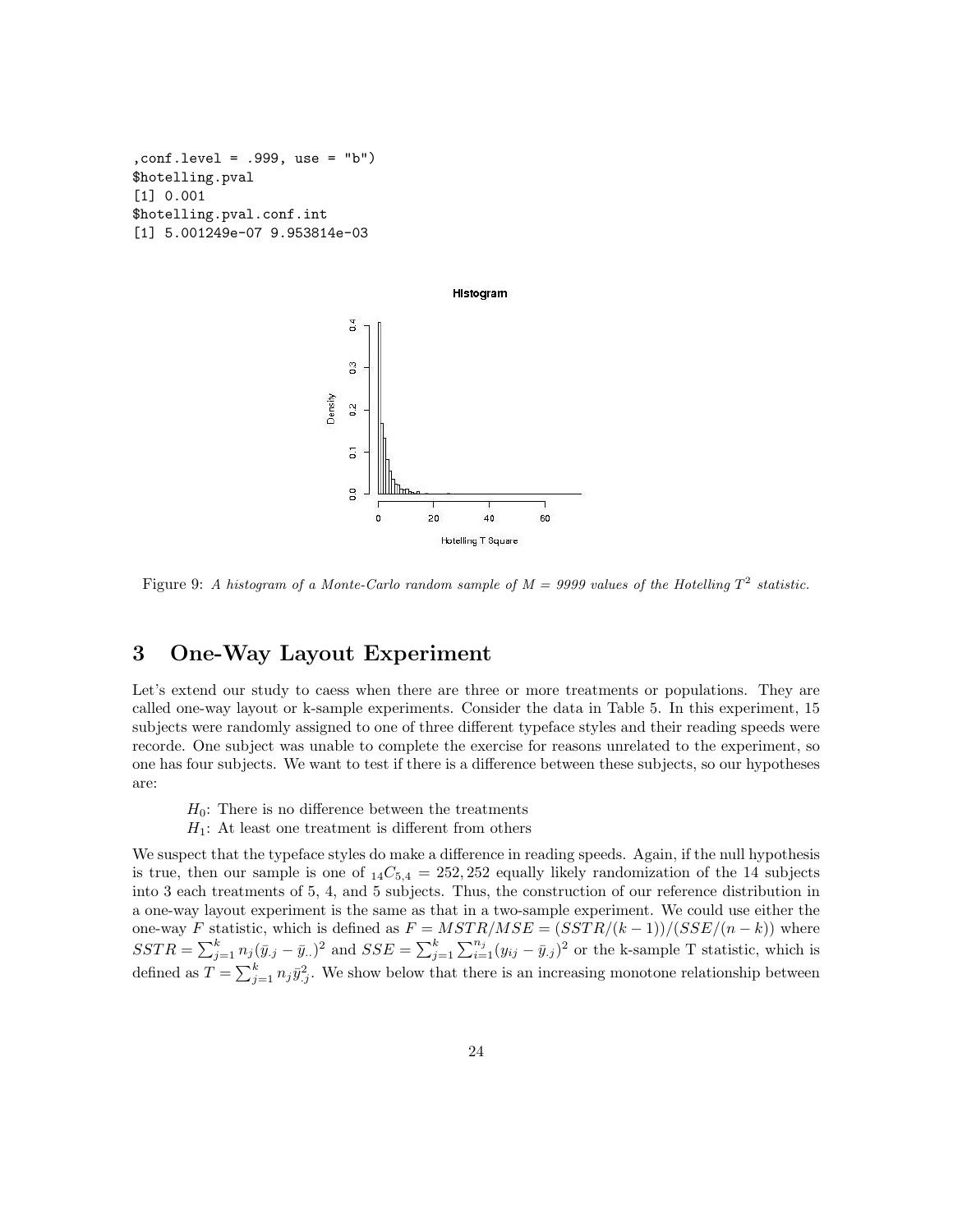Table 5: Reading speeds for 15 subjects randomly assigned to three typeface styles.

| Typeface Style |       |     |  |  |  |  |  |
|----------------|-------|-----|--|--|--|--|--|
| 1              | 2     | 3   |  |  |  |  |  |
| 135            | 175   | 105 |  |  |  |  |  |
| 91             | 130   | 147 |  |  |  |  |  |
| 111            | 514   | 159 |  |  |  |  |  |
| 87             | 283   | 107 |  |  |  |  |  |
| 122            |       | 194 |  |  |  |  |  |
| 109.2          | 275.5 | 142 |  |  |  |  |  |

the two statistics. We have

$$
F = \frac{MSTR}{MSE} = \frac{SSTR/(k-1)}{SSE/(n-k)} = \frac{(SSTO - SSE)/(k-1)}{SSE/(n-k)} = \frac{n-k}{k-1} \left( \frac{\sum_{j=1}^{k} \sum_{i=1}^{n_j} (y_{ij} - \bar{y}_{..})^2}{SSE} - 1 \right)
$$

and

$$
SSE = \sum_{j=1}^{k} \sum_{i=1}^{n_j} (y_{ij} - \bar{y}_{.j})^2 = \sum_{j=1}^{k} \sum_{i=1}^{n_j} y_{ij}^2 - \sum_{j=1}^{k} n_j \bar{y}_{.j}^2 = \sum_{j=1}^{k} \sum_{i=1}^{n_j} y_{ij}^2 - T.
$$

Then

$$
F = \frac{n-k}{k-1} \left( \frac{\sum_{j=1}^{k} \sum_{i=1}^{n_j} (y_{ij} - \bar{y}_{..})^2}{\sum_{j=1}^{k} \sum_{i=1}^{n_j} y_{ij}^2 - T} - 1 \right).
$$

This implies F is an increasing monotone function of T. It's easier to compute T than  $F$ , so we generate the reference distribution of  $T$  instead of  $F$ . Again, this reference distribution is generated by recaculating the value of T for each randomization of the data into the three treatments. The p-value for the test based on this reference distribution is the proportion of the test values that are greater than or equal to the observed value of T. Again, we use the pval function to generate a graph of the exact reference distribution of  $T$ , displayed in Figure 10, and compute the exact p-value based on this reference distribution. This is a unique feature of the function pval that is not available in commercial software. Details are below.

```
TS <- c(135,91,111,87,122,175,130,514,283,105,147,159,107,194) # Data vector
[1] "Thu Dec 10 09:49:51 2009"
> pval(TS,c(5,4),"r","t",plot = TRUE,type = "h")
[1] 0.01090180
> date()
[1] "Thu Dec 10 10:18:56 2009"
```
The exact p-value is 0.01 implies that if we allow a Type I error of less than 5% chance, then the test is significant. Put another way, the typeface styles make a difference in reading speeds. The task, however, is time-consuming. As seen above, it took about 30 minutes to generate the exact reference distribution of T and to compute the p-value based on this reference distribution. To shorten the computing time, we again use Monte-Carlo sampling to generate an approximation of the exact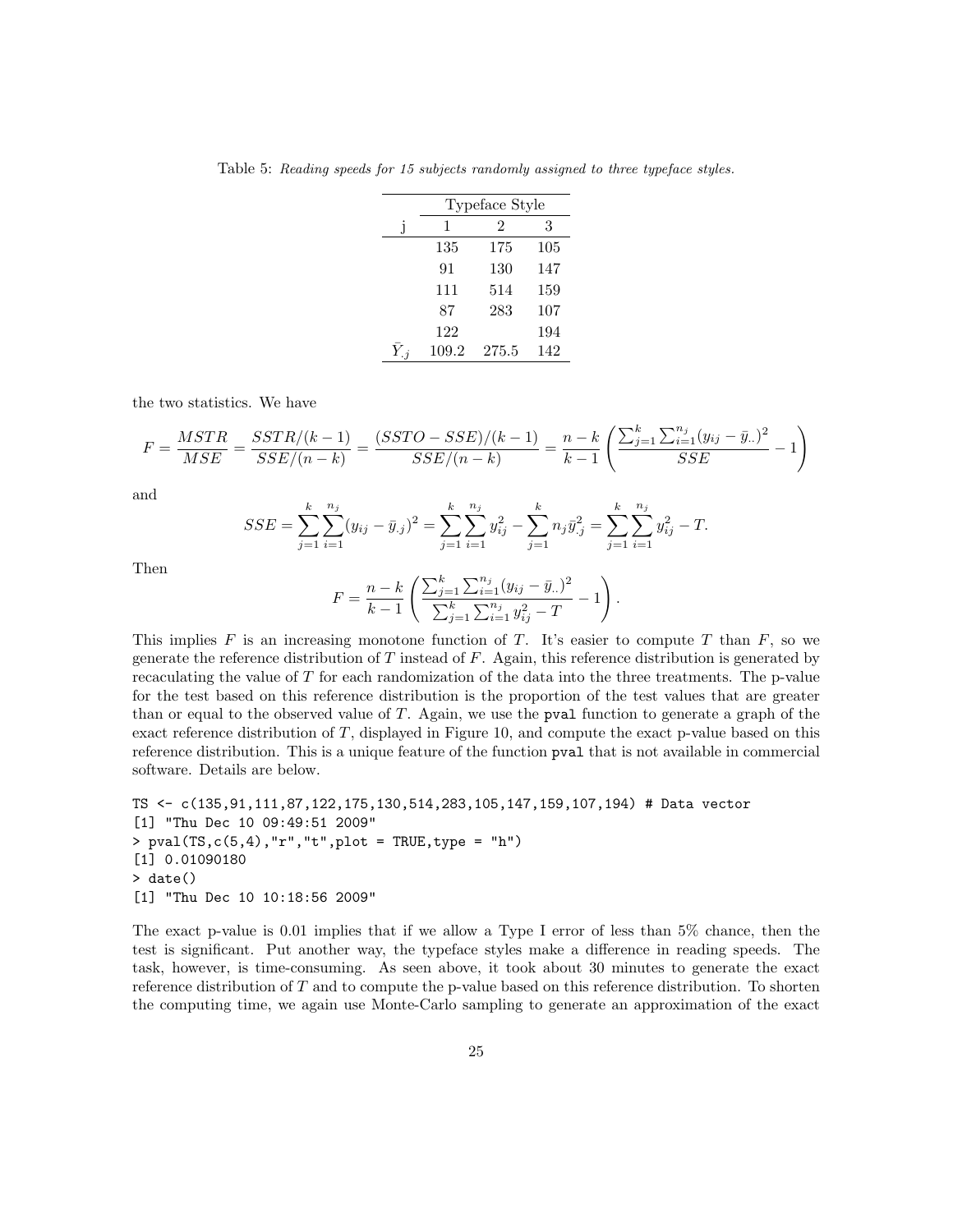

Figure 10: The histogram of the randomization reference distribution of the test statistic  $T = \sum_{i=1}^{k} n_i \bar{Y}_i^2$  for the data in Table 5.

reference distribution, displayed in Figure 11 and compute an estimated p-value and its confidence interval based on this approximated reference distribution. Details are below.

```
> pval(TS,c(5,4),"r","t",plot = TRUE,type = "h",monte = TRUE,B = 9999,conf.int
= TRUE, conf.level = .99,use = "b")
$t.pval
[1] 0.0118
$t.pval.conf.int
[1] 0.009201403 0.014874214
```
The approximation reference distribution and the estimated p-value are very close to the exact results and the confidence interval for p-value contains the exact p-value. And this process only took a couple minutes. This again confirms that Monte-Carlo sampling is a fast and highly accurate way of generating an approximation of the exact reference distribution as well as caculating an estimated p-value.

#### Pairwise Comparisons

As concluded earlier, there is a difference between the treatments. To find out which pairs of treatments are different, we consider all pairwise comparisons and call it pair-wise comparison test. Two treatments are declared significantly different if their treatment means differ by an amount greater than or equal to a critical value  $C_{\alpha}$ . The probability of commiting a Type I error is then the probability that at least one pair differ sigficantly. Put another way,

$$
P(\text{Type I error}) = P(max_{1 \le i < j \le k}|\bar{y}_{.i} - \bar{y}_{.j}| \ge C_{\alpha}|H_0) = \alpha.
$$

This implies  $C_{\alpha}$  is the 1 −  $\alpha$  quantile of the reference distribution of the maximum absolute pairwise mean differences statistic  $d = max_{1 \leq i < j \leq k} |\bar{y}_{i} - \bar{y}_{.j}|$ . Note that this  $C_{\alpha}$  does not depend on the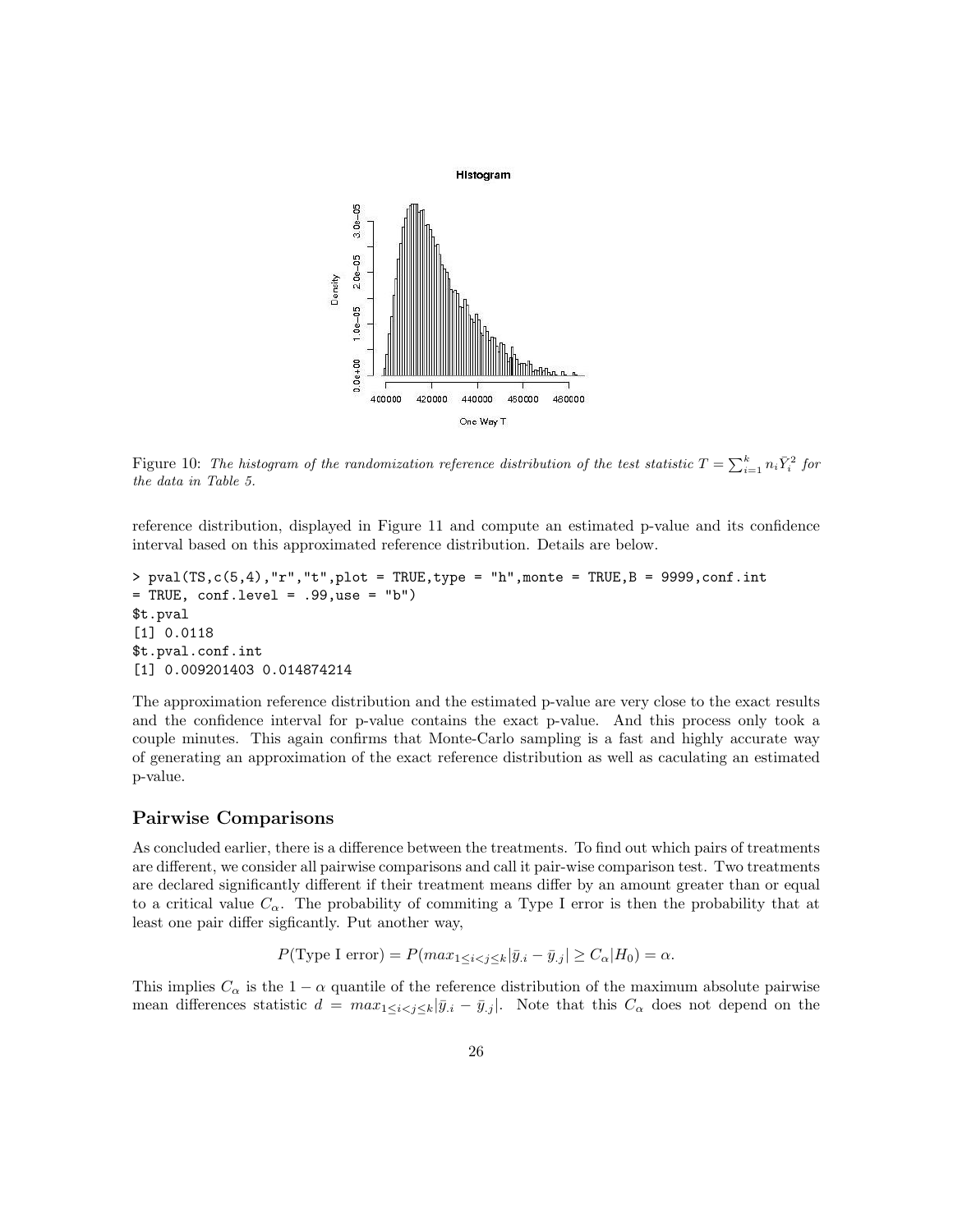

Figure 11: A histogram of a Monte-Carlo random sample of  $M = 9999$  test statistic  $T = \sum_{i=1}^{k} n_i \bar{Y}_i^2$  for the data in Table 5.

number of pairwise comparisons, which is similar to Tukey's approach (See Montgomery, 1997, page 106). However, ours is distribution-free whereas Tukey's procedure assumes normality for validity. Under the null hypothesis, our sample is one out of  $_{14}C_{5,4} = 252,252$  equally likely randomizations of the 14 subjects into 3 each treatments of 5, 4, and 5 subjects. Thus, a reference distribution of  $d$  is constructed the same way as the reference distributions of other statistics. We use the function pval to construction this reference distribution, displayed in Figure 12, and compute its  $1 - \alpha$  quantile as below.

```
> pval(TS,c(5,4),"r","t",sig.pairs = TRUE,sig.level = .05)
$c.alpha
  95%
142.05
```
The exact value of  $C_{\alpha}$  is 142.05. Among three pairs of treatment, treatment 1 and 2 have their absolute mean difference of 166.3 that is more than 142.05. Thus, treatment 1 and 2 are different. Put another way, the reading speed differ significantly for typeface style 1 and 2. Since typeface 2 has higher mean reading speed, this implies the reading speed for typeface style 2 is significantly higher than that for typeface style 1.

The pairwse comparison test based on the exact reference distribution of the maximum absolute mean differences statistic, however, is also time-consuming. Thus, we use Monte-Carlo to approximate this reference distribution and based on it, compute an estimate  $C_{\alpha}$ . It is shown in Serfling (1980, Theorem stated on page 75) that a sample quantile is a strongly consistent estimator of a population quantile. Thus  $\hat{C}_{\alpha}$  is a strongly consistent estimator of  $C_{\alpha}$ . We generate a Monte-Carlo reference distribution of d, displayed in Figure 13, and compute  $\hat{C}_{\alpha}$  based on this approximated reference distribution as below.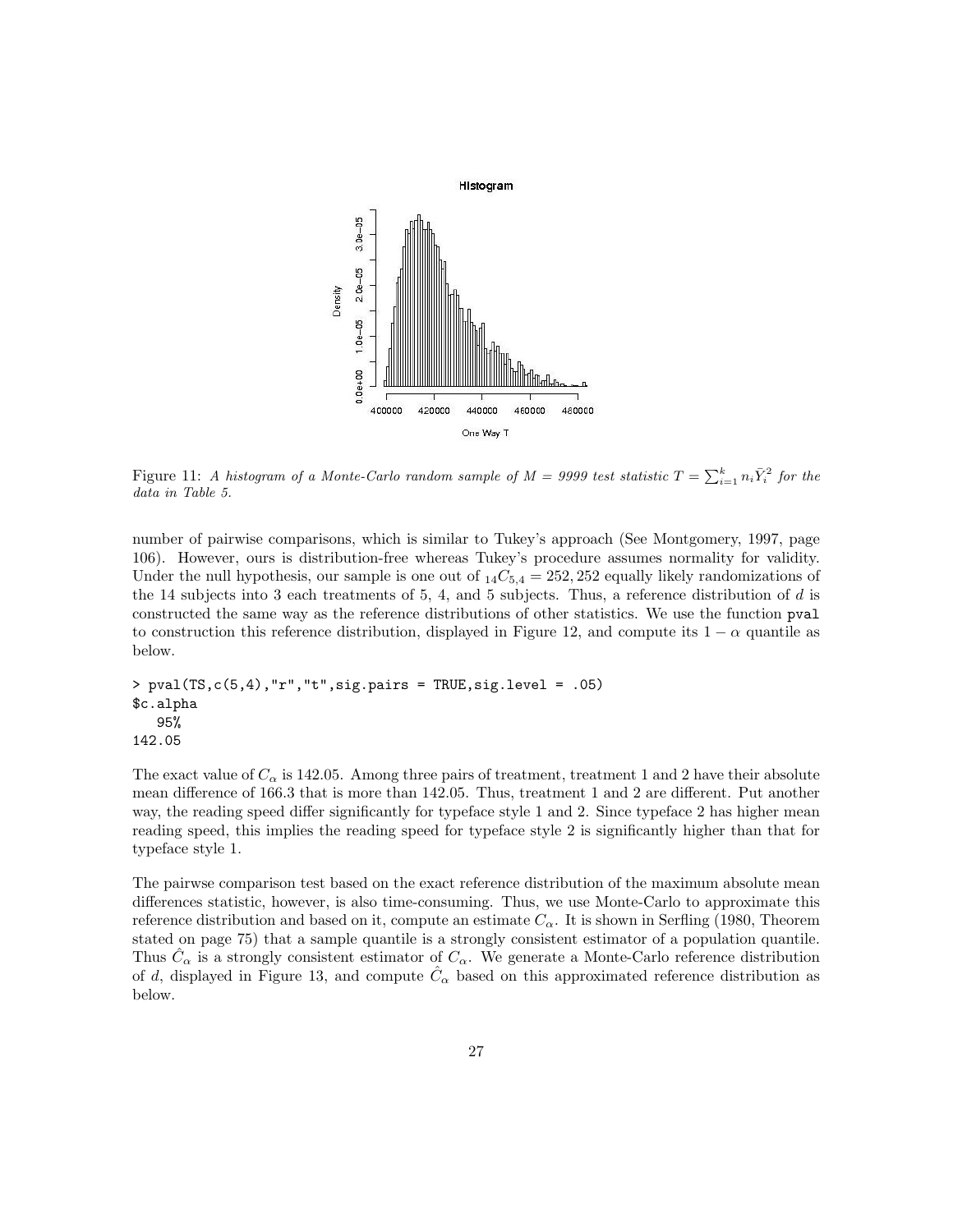

Figure 12: The histogram of the randomization reference distribution of the maximum absolute pair-wise difference statistic for the data in Table 5

```
> pval(TS,c(5,4),"r","t",monte = TRUE,B = 9999,conf.int = TRUE,conf.level = .99,use
= "b",sig.pairs = TRUE,sig.level = .05)
$c.alpha
  95%
142.6
```
It is once again shown that Monte-Carlo sampling gives us an approximated result that is very close to the exact result and more importantly, it is a lot faster than exact computation. This advantage has become clearer as the computation gets complicated as in the multivariate case or the number of treatment groups and the group sizes increase as in the one-way layout experiment.

## 4 Conclusion

In this paper, we've discussed how to perform nonparametric inferences using randomization and permutation reference distributions. We've clearly explained the differences and similarities between the two distributions and shown that Monte-Carlo sampling is an accurate, easy, and fast way to obtain an approximation of these distributions, which make inferences based on Monte-Carlo sampling valid and fast compared to those based on the exact reference distributions. We've stated and proved Theorem 1 which not only provides a proof for the standard way of constructing a confidence interval for the treatment effects  $\Delta$  of a two-sample test based on recomputations of the reference distributions but also provides a basis for a new method of constructing this confidence interval based on the ordered values of  $w_{k,d}$ . This method does not require the recomputations of the reference distributions as the standard methods, thus it is a lot faster. We also stated and proved a theorem that was given as an exercise in C-B. This theorem is a basis for constructing a confidence interval for this exact p-value based on binomial distribution which results from the Monte-Carlo approximation. In addition, we introduced two self-written R functions, pval and cint, and demonstrate how to use them to replicate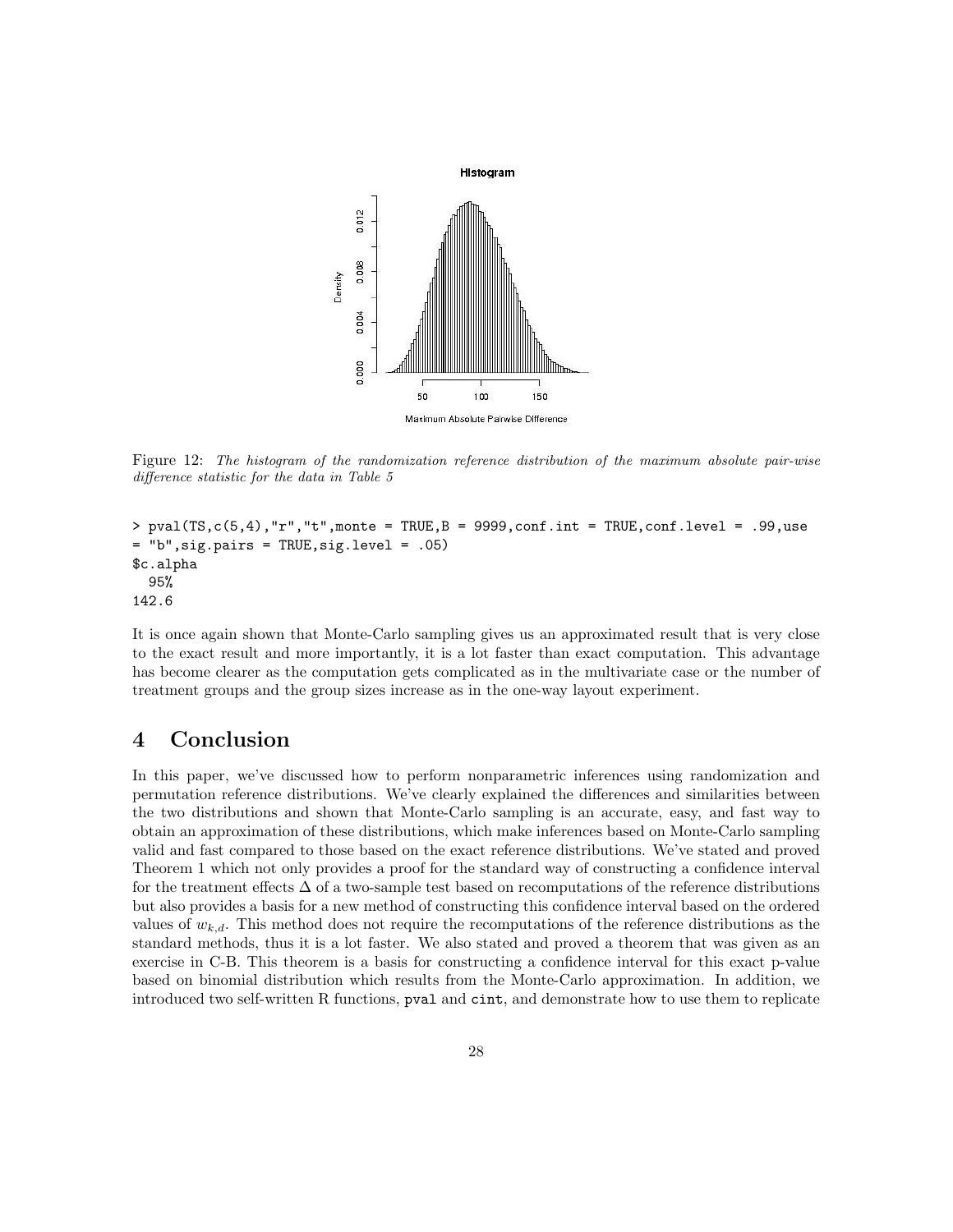

Figure 13: A histogram of a Monte-Carlo random sample of  $M = 9999$  maximum absolute pair-wise difference statistic for the data in Table 5.

all the results in the article. In some situations, the two functions are more versitile than standard packages such as Resampling Stat or StatXact. However, the two functions are not without limitations. First, the algorithm we used only works to generate an exact reference distribution when the sample size is 24 or less. We can increase this limit to 27 using a 64-bit machine, but the limitation is still there. And secondly, the program does not generate  $w_{k,d}$  automatically. Thus, for future works, we are rewriting the functions so that the limitations are overcome and  $w_{k,d}$  and its ordered values  $w_{(i)}$ are automatically calculated. We could then use the revised functions to execute the new method to obtain a confidence interval for  $\Delta$  computationally.

## Acknowledgment

I show my deepest appreciation to Dr. Mara Tableman for her support throughout this paper, especially the lively discussions that helped me to formulate and prove Theorem 1 and its corollaries and her reading recommendations that lead me to Theorem 2.

## References

- [1] CASELLA, G. and BERGER, R. L. (2002). Statistical Inference, 2nd Ed. Duxbury, Pacific Grove, CA
- [2] ERNST, M. D. (2004). Permutation methods: a basis for exact inference. Statistical Science 19 676-685
- [3] GARTHWAITE, P. H. (1996). Confidence intervals from randomization tests. Biometrics 52 1387- 1393